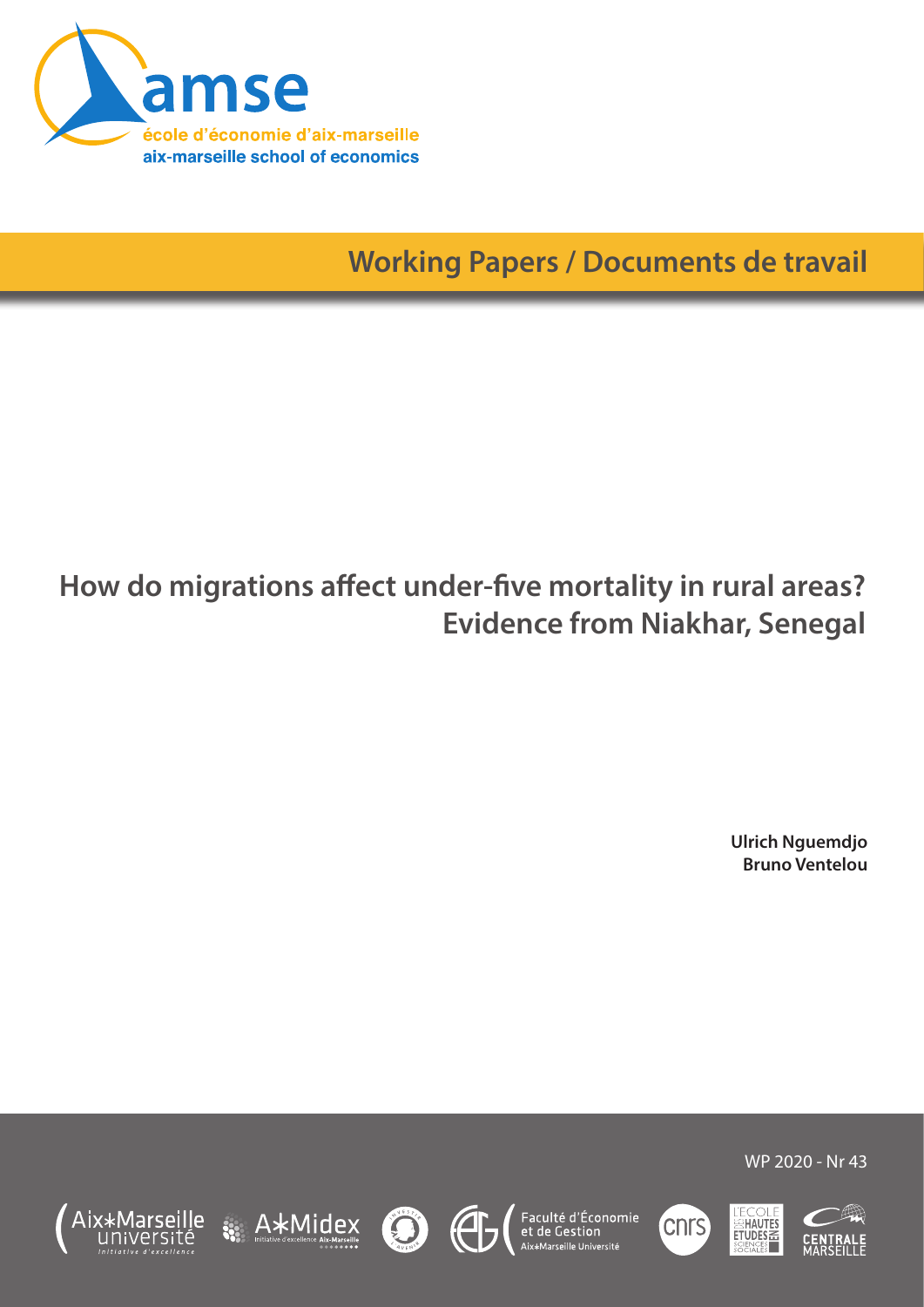# **How do migrations affect under-five mortality in rural areas? Evidence from Niakhar, Senegal <sup>1</sup>**

Ulrich NGUEMDJO<sup>\*,+</sup> Bruno VENTELOU<sup>\*</sup>

\*Aix Marseille Univ, CNRS, AMSE, Marseille, France

<sup>+</sup>Aix-Marseille Univ, LPED, Marseille, France

# **Abstract**

This study analyses the relationship between a household member's migration and child mortality within the family left behind in rural areas. Exploring the richness of the Niakhar Health and Demographic Surveillance System panel, we use high-frequency migration data to investigate the effects of migration on child mortality at the household level over 16 years. Migrations, particularly short-term migrations, are positively associated with the survival probability of underfive children in the household. Also, we find that working age women's short-term migrations impact child mortality more than working age men's short-term migrations. This observation supports hypotheses in the economic literature on the predominant role of women in rural households in obtaining welfare improvements. Moreover, we detect crossover effects between households of the same compound –in line with the idea that African rural families share part of their migration-generated gains with an extended community of neighbors. Lastly, we investigate the effect of a mother's short-term migration on the survival of her under-5 children. The aggregate effect of a mother's migration on child survival is still positive, but much weaker. Specifically, mother migration during pregnancy seems to enhance the wellbeing of the child, considered immediately after birth. However, when the child is older (more than one year), the absence of the mother tends to decrease the probability of survival.

**Keywords**: Niakhar, Senegal, short- and long-term migrations, child mortality

**JEL classification**: I15

1

<sup>1</sup> This work was supported by French National Research Agency Grants ANR-17-EURE-0020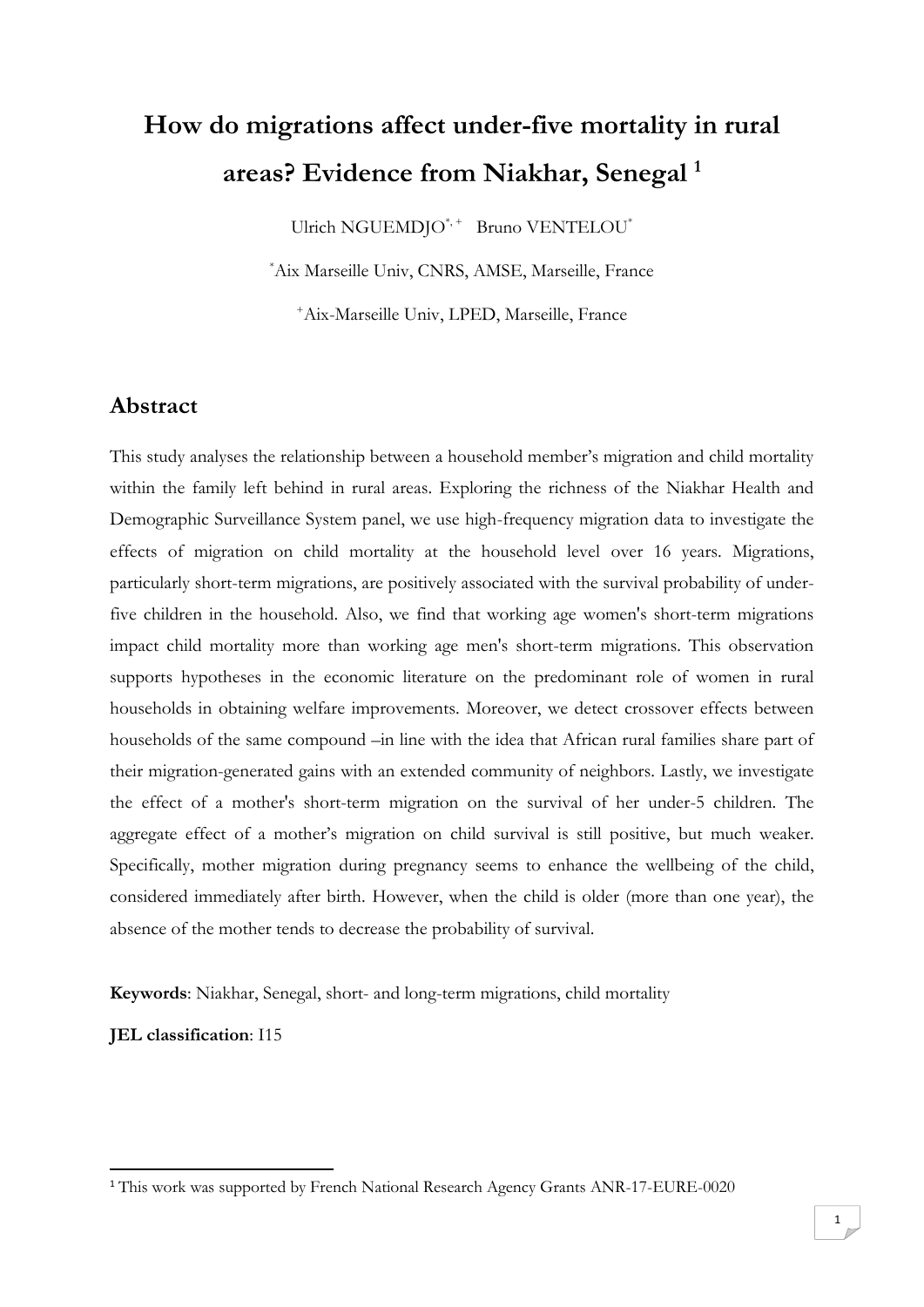### **1. Introduction**

Although child mortality is high in Sub-Saharan Africa compared to the rest of the world, it has declined dramatically over the last decades (World Bank, 2013). Demographic surveys carried out in this part of the world reveal a high correlation between reduced child mortality and improvement in healthcare for mothers and children (Buor and Bream, 2004; Bhutta et al., 2005; Donnay, 2000; Zupan, 2005, Lartey et al., 1996, Pison et al., 1993, Amouzou and Hill, 2004, Kanmiki et al., 2014). However, many other factors are also at play, especially socioeconomic and demographic ones. Migration appears to be a good example: climate conditions, urbanization or economic vulnerability have drawn academic attention to the intensification of migration and its impact on the migrant's family wellbeing (Barrios et al., 2010; Marchiori et al., 2012; Mezt et al., 2009; De Bruaw and Harigaya, 2007). In general, migration observed in rural areas is viewed as a beneficial family strategy (Böhme et al., 2015; Kiros and White, 2004; Yabiku et al., 2012; Brockerhoff 1990; Amankwaa et al. 2003; Lucas and Stark, 1985), one of its benefits being reduced child mortality (Pitt and Sigle, 1998; Brockerhoff, 1990). As noted by Yabiku et al. (2012), the literature examining migration's impact on child mortality usually focuses the analysis on children who migrate. These studies analyze child mortality --or factors that can affect child mortality-- in migrating families as compared to non-migrating families "remaining in the village". For instance, Brockerhoff (1994), looking at the impact of rural to urban migration on child survival in 17 developing countries, shows that mothers improve their children's chances of survival by moving with them from a rural to an urban area.

However, there has been relatively little investigation of the impact of a household member's migration on health outcomes for children left behind, when the whole family does not move. Authors like Hildebrandt et al. (2005) and Kanaiaupuni and Donato (1999) examined the question in Mexico, with mixed results. When only families left behind are considered, there is room for widely differing hypotheses on the link between migration and child mortality. First, the economic channel can be explored: migration, particularly short-term migration, is a welldocumented survival strategy adopted by rural households to cope with socioeconomic vulnerabilities (Mertz et al., 2009; De Brauw and Harigaya, 2007). Through migrants' remittances, families should obtain better nutrition, more stable and higher-quality housing and increased access to healthcare and medicines (Yabiku et al., 2012). In addition to economic advantages, migrants, especially female migrants, may return home bringing better maternal care practices from urban areas and thereby improving their children's chances of survival (Matthews et al., 2010; Ruel et al., 1999). However, migration can also have a deleterious effect on child survival.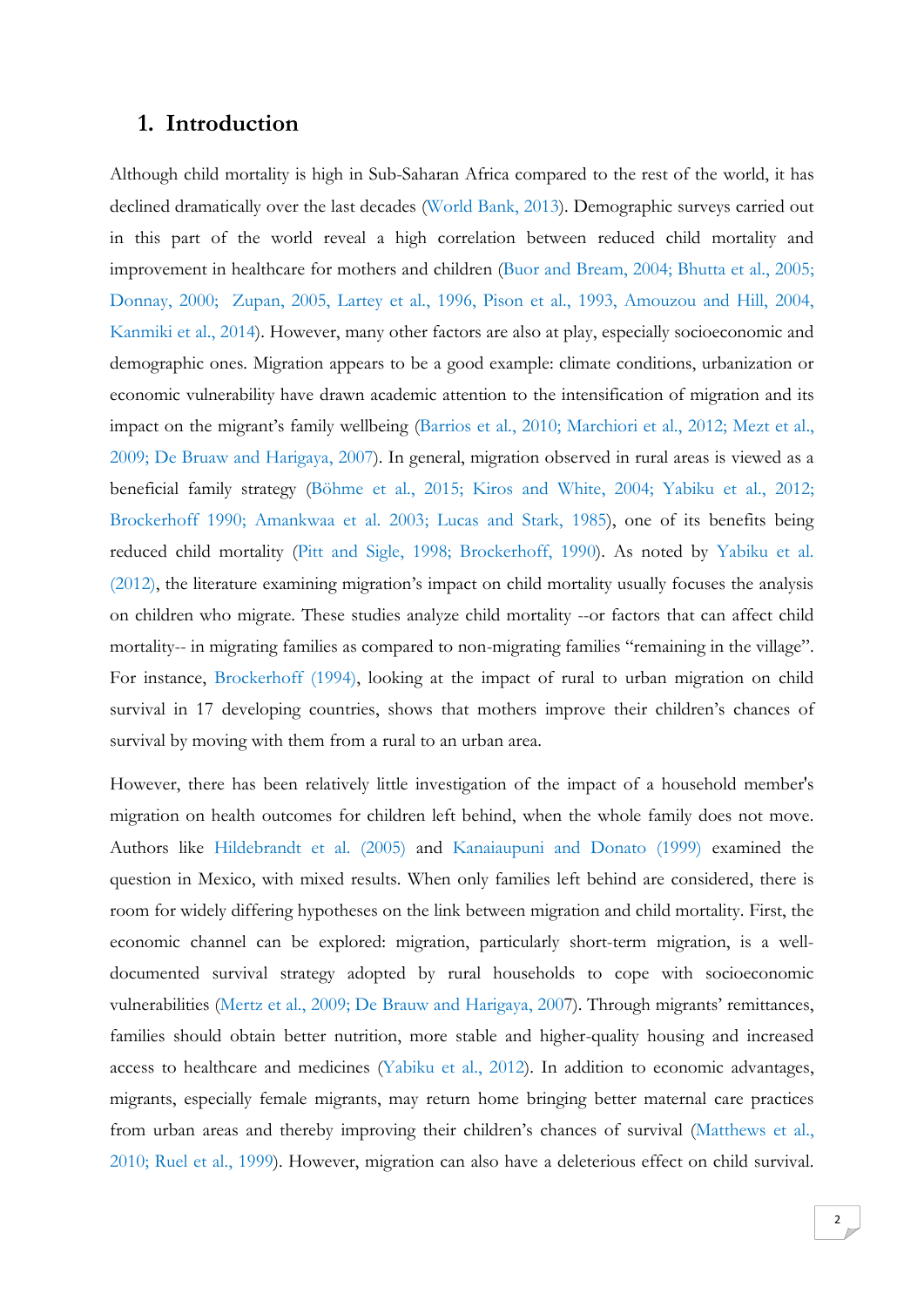The absence of parents in the household may increase the risk of child mortality (Nguyen, 2016). This is especially true when it is the mother who is absent (DaVanzo and Lee, 1983).

Through a fixed-effect and lagged variables design, we were able to examine the "plausibly causal" relationship between household members' migration and the health outcomes of children left behind, also exploring the impact of the mother's migration, in a rural area of Senegal. This paper's contribution lies in distinguishing between two migration durations, long- and short-term, analyzing their respective effects on children's health outcomes and enriching the literature on risk-sharing, family structure, and children outcomes. Oberai and Singh (1980), in their study of the impact of remittances on rural development, previously highlighted the importance of distinguishing different types of migration to capture the full effect of remittances. Previous studies and observations on migration in the Niakhar region of Senegal showed the predominance of short-term migration --mostly related to labor-- over permanent migration, an aspect we integrate into the analysis (Guilmoto, 1998; Delaunay, 2017; Douillot and Delaunay, 2017).

In line with the literature emphasizing the role of networks in rural development economics (Miracle et al, 1980, Fafchamps, 1992), this paper also includes a new dimension: the compound, a unit of social organization that regroups one or more households connected by a family link. In addition to the restricted family -narrowly defined by parental lineage- we evaluate possible externalities from migrations of neighboring households on child survival. Given the role of kinship networks and the ethos of mutual aid in rural Sub-Saharan Africa (Miracle et al., 1980; LaFave and Thomas, 2017), it is conceivable that neighboring household actions and characteristics influence child survival in a given household. Indeed, in a pattern of extended family households a child is surrounded by a kin organization that goes beyond the mother, father, and children (nuclear family) to include parental, sibling, avuncular and cousin links of spouses and offspring (extended family members). This organization could affect the degree of risk-sharing that households achieve in response to child mortality (Wilson, 1989; LaFave and Thomas 2017). This second point is reflected in the literature studying childcare sharing within families or among networks of families (extended family) (Ermisch, 2016; Breierova and Duflo, 2004; LaFave and Thomas, 2017). Following Breierova and Duflo (2004), we also hypothesize that a mother's migration may differently affect her child's mortality risk depending on the age of the child; we analyze how the presence of the mother is important for her child's survival, particularly when the child is young.

In the remaining of the article, we will then investigate the effect of migration on child mortality in non-migrating households, using panel data from the Niakhar Demographic Health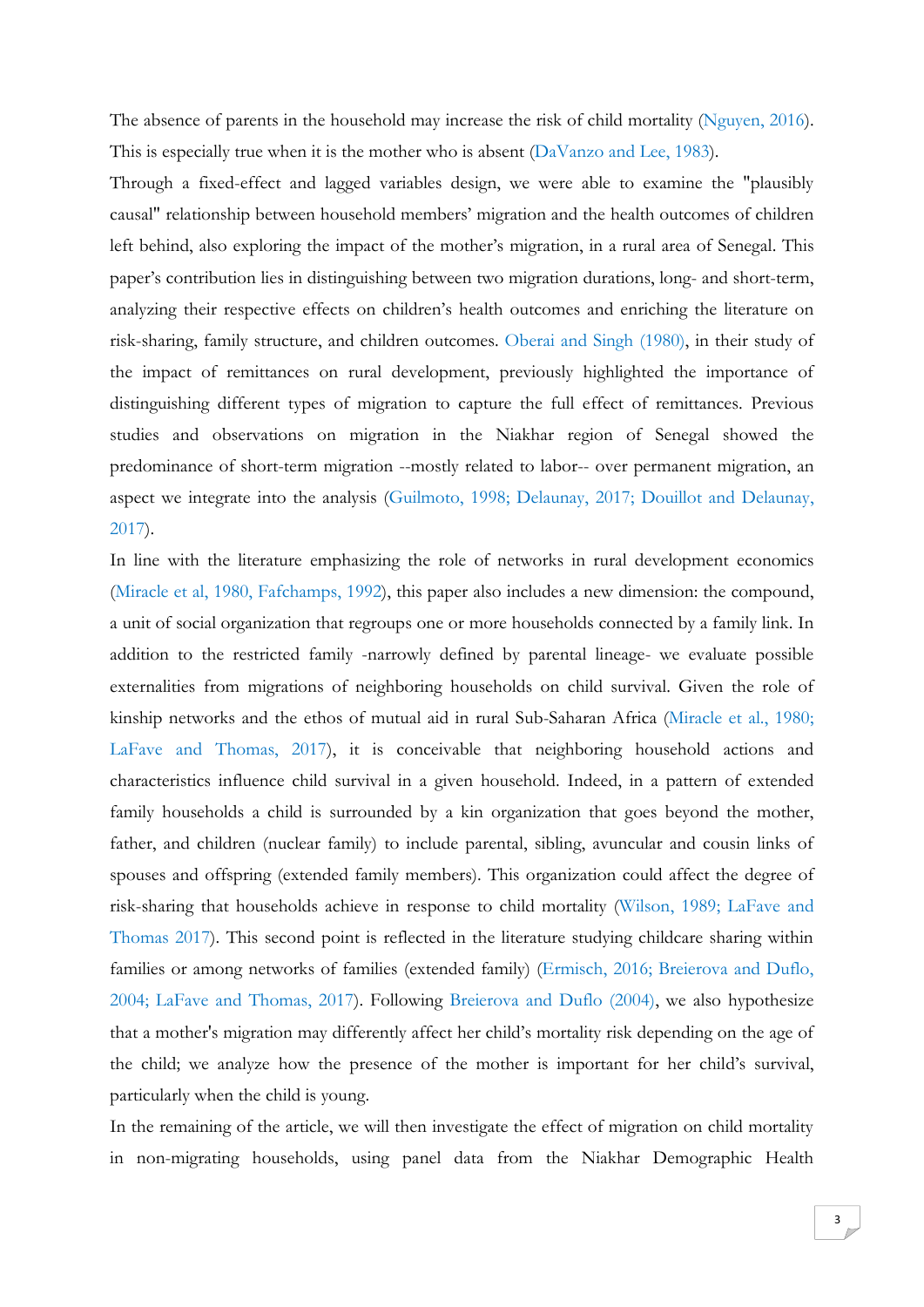Surveillance System (Niakhar is a rural area in Senegal). Two hypotheses are tested here: the positive effect of household -and extended family- members' migrations on child survival and the positive effect of mother migration on her child survival probability.

# **2. The Demographic observatory of Niakhar**

#### **2.1.Location and social functioning**

Located in west-central Senegal 135 km east of Dakar, the Senegalese capital, the Niakhar study zone covers 30 villages. The climate is Sahelian-Sudanese and the dominant ethnic group is *sereer*. The *sereer* community is defined as a peasant society whose economy relies on raising crops and livestock (Lericollais, 1999; Faye et al., 1999). Today, after several episodes of drought, agricultural production in the region is largely reduced to millet and groundnuts, respectively the staple and the cash crops of sereer peasants (Delaunay et al., 2013; Adjamagbo et al., 2006). As reported by Adjamagbo et al. (2006), the traditional agricultural system is no longer stable, and there appears to be a risk to household food security. Among factors cited as responsible for this situation are a strong increase in population density, a decrease in precipitations, environmental degradation, intensive agriculture leading to soil depletion, limitation of credits and state grants for purchasing agricultural inputs and materials (Lalou and Delaunay, 2015; Delaunay et al., 2013). This situation has given rise to the creation of new income-generating activities, like small businesses/stores or crafts (Adjamagbo et al., 2006). In parallel, migration is increasing, particularly labor migration (Delaunay et al., 2016).

#### **2.2.The compound and the household**

Niakhar's society, like most rural societies in Sub-Saharan African countries, is organized in large units called compounds, an English translation of "concession" –which is the corresponding French word. Compounds are themselves divided into one or many sub-units called kitchens (*ngak* in Sereer). In the NHSS, a kitchen is defined as a group of individuals –not necessarily living under the same roof- who together eat millet from a common attic. This is what we will call household in the rest of the study, as in other studies or surveys (for example DHS ). More precisely, households of a compound are occupied by brothers sharing the same mother. Each of them lives with their wives, children and uterine nephews. The kitchen/household is not only a unit of consumption but also a unit of production: it is there that self-sufficiency is organized,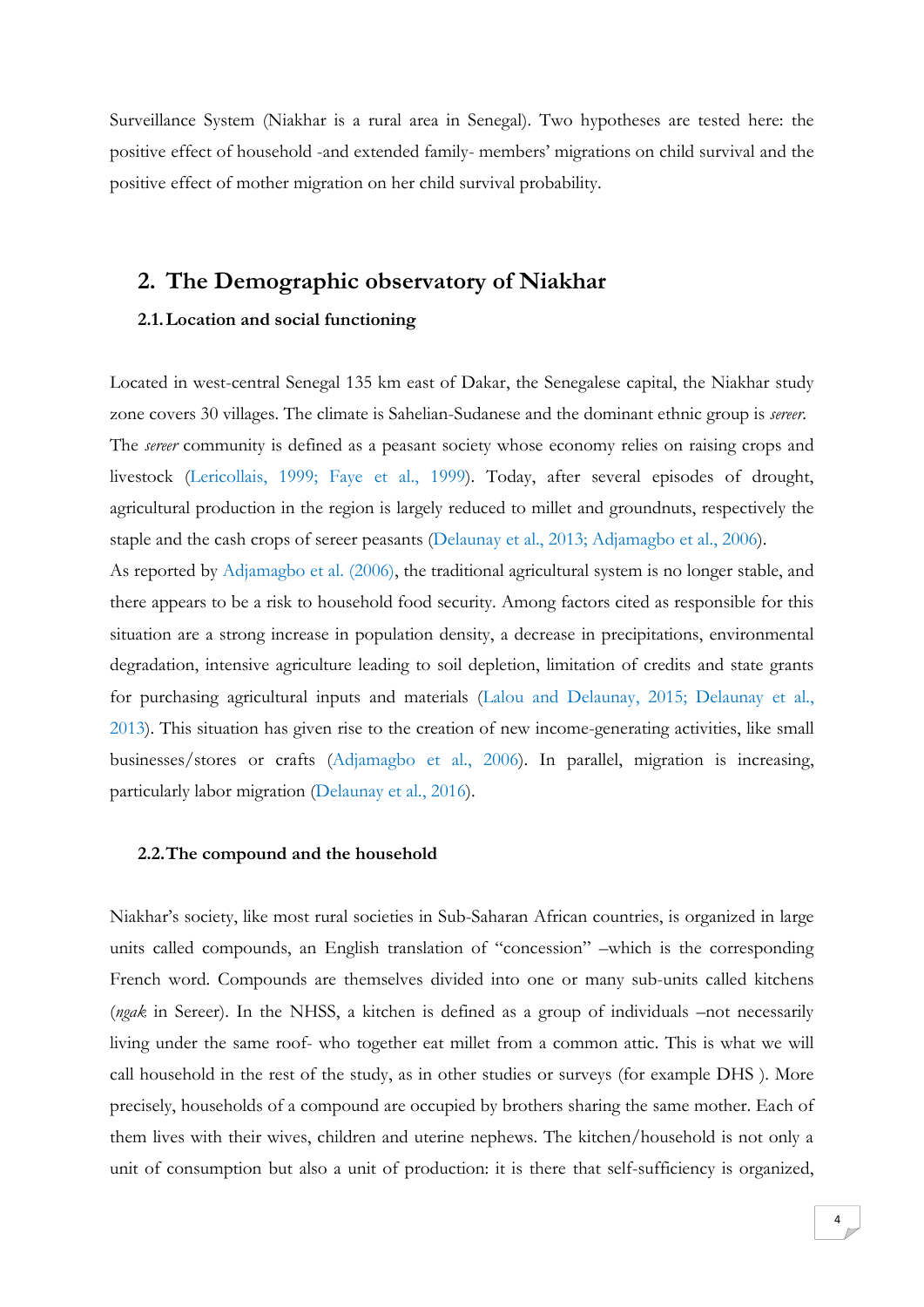under the authority of a kitchen chief (Guigou, 1992; Gastellu and Diouf 1974). The latter controls access to resources and the use of the workforce. These essential functions make it a relevant unit for observing socio-economic phenomena.

## **3. The Niakhar database**

**.** 

The data used in this article come from the Niakhar Health and Demographic Surveillance System (HDSS). The Surveillance System was set up in 1962 by the IRD (*Institut de recherche pour le développement*) of Senegal to counteract the shortcomings of the civil registration system and provide demographic indicators (Delaunay et al., 2013). Since 1983, the Niakhar HDSS has covered 30 villages and routinely records information among residents in the region. All the villages are exhaustively observed, and each individual is followed just as long as he stays in the region.<sup>2</sup> This data set enabled us to investigate households' behavior and distinguish two types of migration according to their duration. Data from 1998 to 2013, particularly on households containing at least one child under the age of five, were used to study the link between migrations and under-five child mortality.

1998 was chosen as a starting date because it was the beginning of the intensification of migrations (both long- and short-term) in the region of Niakhar (figures 1 and 2 in appendix). We ended the study in 2014 because data were not yet available for 2015 and later.

Between 1998 and 2013, the population has increased by 47% in the region (29700 inhabitants in 1998 vs 43650 inhabitants in 2013). Also, the number of households in the region has increased by 28.7% (2213 households in 1998 vs 2847 households in 2013) with an average of 2 households per compound and 13 individuals per household over the period. Regarding the level of under-5 mortality in the region, figure 3 in the appendix shows a decreasing trend in both female and male under-5 mortality rate, from 310‰ to 50‰.

We focus on working-age household members (13 to 59 years) and distinguish between two types of migration, short- and long-term, regardless of the reasons. A short-term migrant is defined as a household member leaving the household for less than a year. A long-term migrant is defined as a household member leaving the household for more than a year and sometimes permanently. In the latter case, during his absence, the migrant is no longer considered as resident<sup>3</sup> in the

<sup>&</sup>lt;sup>2</sup> In this sense, there is no attrition rate, except the "natural" ones: death or permanent migration from the region

<sup>&</sup>lt;sup>3</sup> Is a resident in Niakhar, an individual living in the region for more than a year. There are some exceptions: seasonal workers previously resident in Niakhar who still spend at less one month in the region are considered as resident; workers that have wives and children in the zone and that visit his family at least twice a year are considered as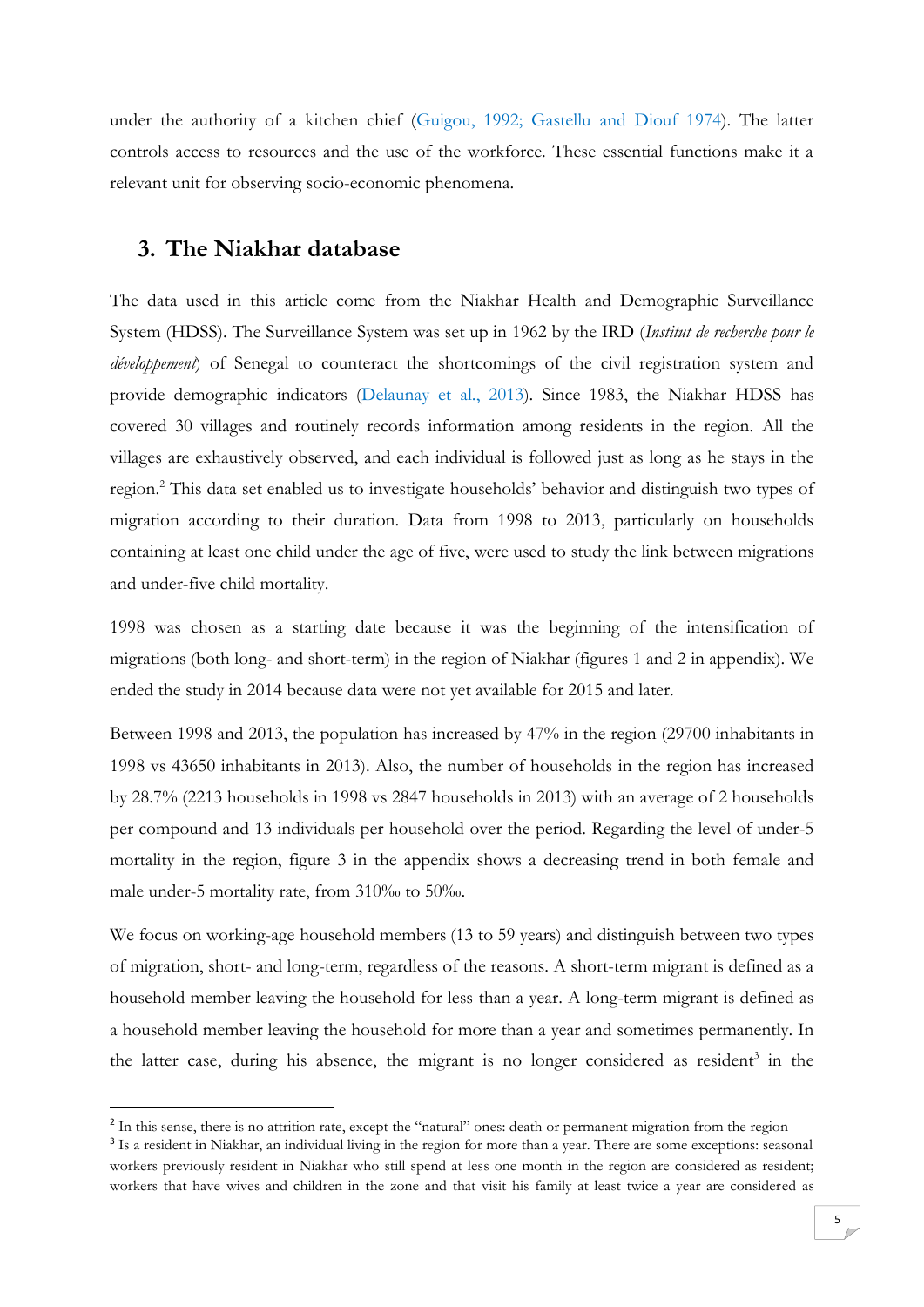household, contrary to short-term migrants. While the Niakhar HDSS database does not include the migration destination, cross-sectional studies in the region (Lalou and Delaunay, 2015) show that destinations are larger cities in Senegal (Dakar, Fatick, Thiès or Mbour). The authors identified, through interviews, two main motivations for migrations between 1983 and 2013. The first and most common are family reasons: marriages, divorces, death of spouses, adoption of children or holidays. The second is labor migration: household members move away to look for jobs (Lalou and Delaunay, 2015). Typically, is the later are young adult who goes to larger cities, during the dry season, to earn a complementary income and/or to alleviate his impact on family resources. Regarding these reasons, long-term migration seems more related to family-based mobility while short-term migrations are more linked to labor.

Tables 1 and 2 contain individual and household characteristics of migration in the Niakhar region between 1998 and 2013. Over the period, 10681 individuals were involved in long-term migrations, and 17114 individuals in short-term migrations. On average, migrants were young and without basic formal education. Yet, short-term migrants were relatively older, compared to longterm migrants and non-migrants  $(25.9 \text{ and } 17.5)^4$  which may reflect the lack of economic opportunities for uneducated people in the region. 74.2% (respectively 60.4%) of long-term migrants (respectively short-term migrants) had no basic schooling. On average, more women were involved in long-term migration (around 61.8%) than in short-term migration (about 40.8%). Households in Niakhar experienced an average of about three short-term migrations during the period of study (two male short-term migrations vs one female short-term migration). Long-term migration was rare in these households over the period of study (0.4 long-term migration on average) (Table 2).

|                                       | Long migration | Short migration | Non-migrant |
|---------------------------------------|----------------|-----------------|-------------|
| Average age of migrant                | 17.4           | 25.9            | 22.3        |
|                                       | (14.03)        | (10.895)        | (18.74)     |
| Proportion (%) of male outmigration   | 38.2           | 59.20           | 51.20       |
|                                       | (.04)          | (.04)           | (.03)       |
| Proportion (%) of female outmigration | 61.8           | 40.8            | 48.8        |
|                                       | (.07)          | (.03)           | (.02)       |
| Education                             |                |                 |             |
| No schooling                          | .74            | .60             | .55         |

Table 1: Characteristics of Individual migration in Niakhar between 1998 and 2013

residents; students whose parents reside in the region are residents in their parents' compound; students whose parents reside outside the zone are resident in the compound where they are entrusted.

**.** 

<sup>4</sup> Non-migrant did not necessarily refer to people who have never migrate but to the household member who was not involved in migration during a year.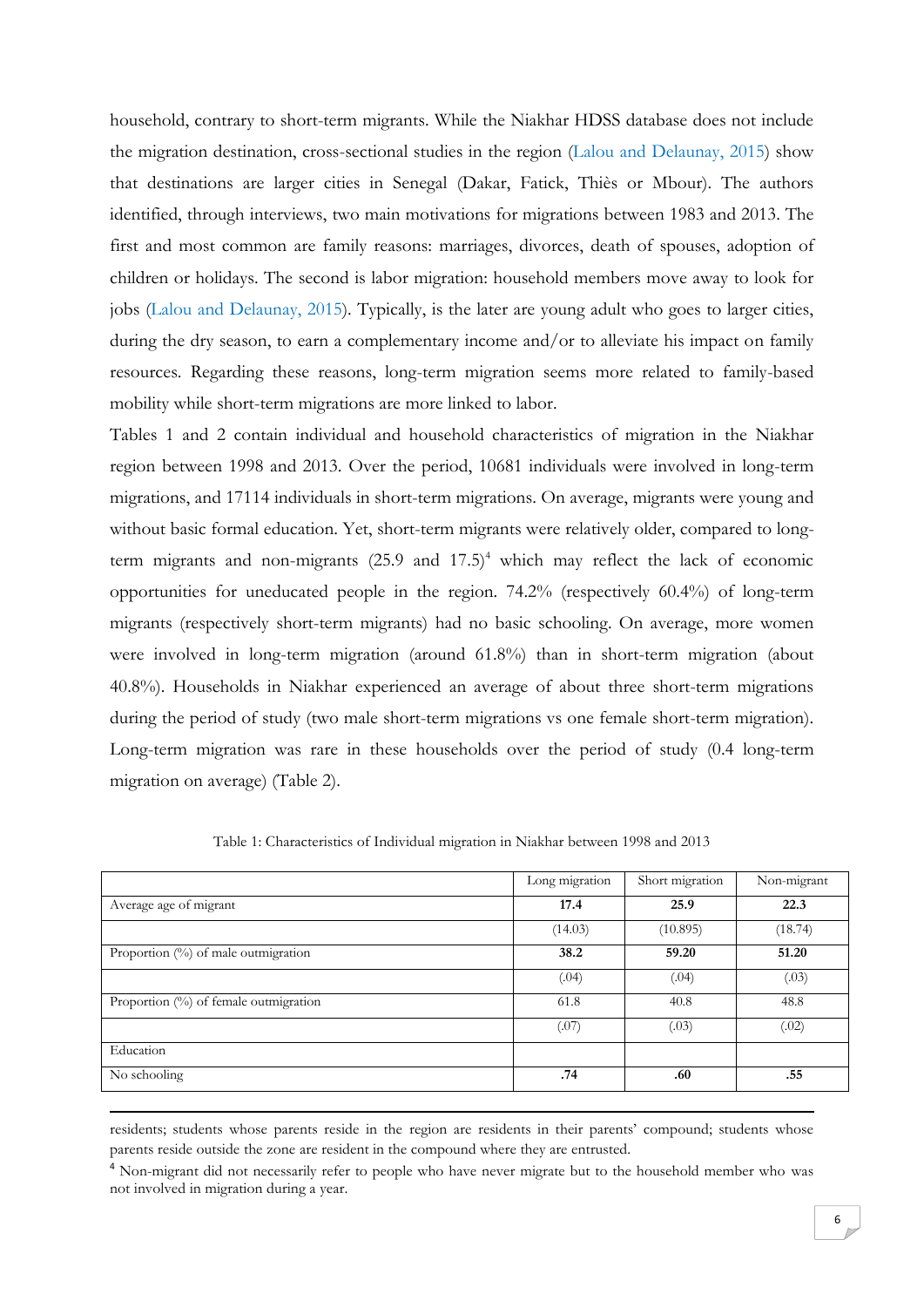|                                | (.04)  | (.04)  | (.05)  |
|--------------------------------|--------|--------|--------|
| Preschool and Primary          | .16    | .22    | .24    |
|                                | (.03)  | (.01)  | (.05)  |
| Middle and secondary           | .06    | .09    | .14    |
|                                | (.03)  | (.04)  | (.03)  |
| Koranic                        | .03    | .07    | .06    |
|                                | (.02)  | (.01)  | (.01)  |
| University                     | .004   | .01    | .01    |
|                                | (.002) | (.003) | (.001) |
| Number of individuals involved | 10681  | 17114  | 39858  |

The numbers in brackets are standard deviations

Source: Authors' calculations using HDSS data

| Table 2: Characteristics of household members' migration in Niakhar between 1998 and 2013 |  |  |  |
|-------------------------------------------------------------------------------------------|--|--|--|
|                                                                                           |  |  |  |

|                                                                              | Long migration | Short migration |
|------------------------------------------------------------------------------|----------------|-----------------|
| Mean number of out migrations from any member of the household               | .38            | 2.94            |
|                                                                              | (.97           | (2.66)          |
| Mean number of female out migrations from any female member of the household | .223           | 1.18            |
|                                                                              | (.64)          | (1.45)          |
| Mean number of male out migrations from any mal member of the household      | .15            | 1.76            |
|                                                                              | .50)           | (1.88)          |
| Number of households involved                                                | 1492           | 2737            |

The numbers in brackets are standard deviations Source: Authors' calculations using HDSS data

# **4. Empirical strategy**

#### **4.1.The general specification: a fixed-effect model with lagged variables**

Econometric models traditionally face a major problem that may affect the statistical inference process: the endogeneity issue. Apart from measurement errors, there are two principal causes of endogeneity: unobserved (omitted) variables and the reverse causality problem. Here, to investigate how migration may affect under-five mortality in the Niakhar region, we ran this general equation:

# ChildMortality<sub>uvt</sub> =  $\beta_0 + \beta_1 M i g_{uv(t-1)} + X_{ivt} + \pi_u + v_t + \varphi_{vt} + \varepsilon_{uvt}$  (1)

The indices u, v, t, stand respectively for the units (compound, household or individual), the village and the year. Binary variables  $\pi_u$  are time-invariant micro-units' specific effects, included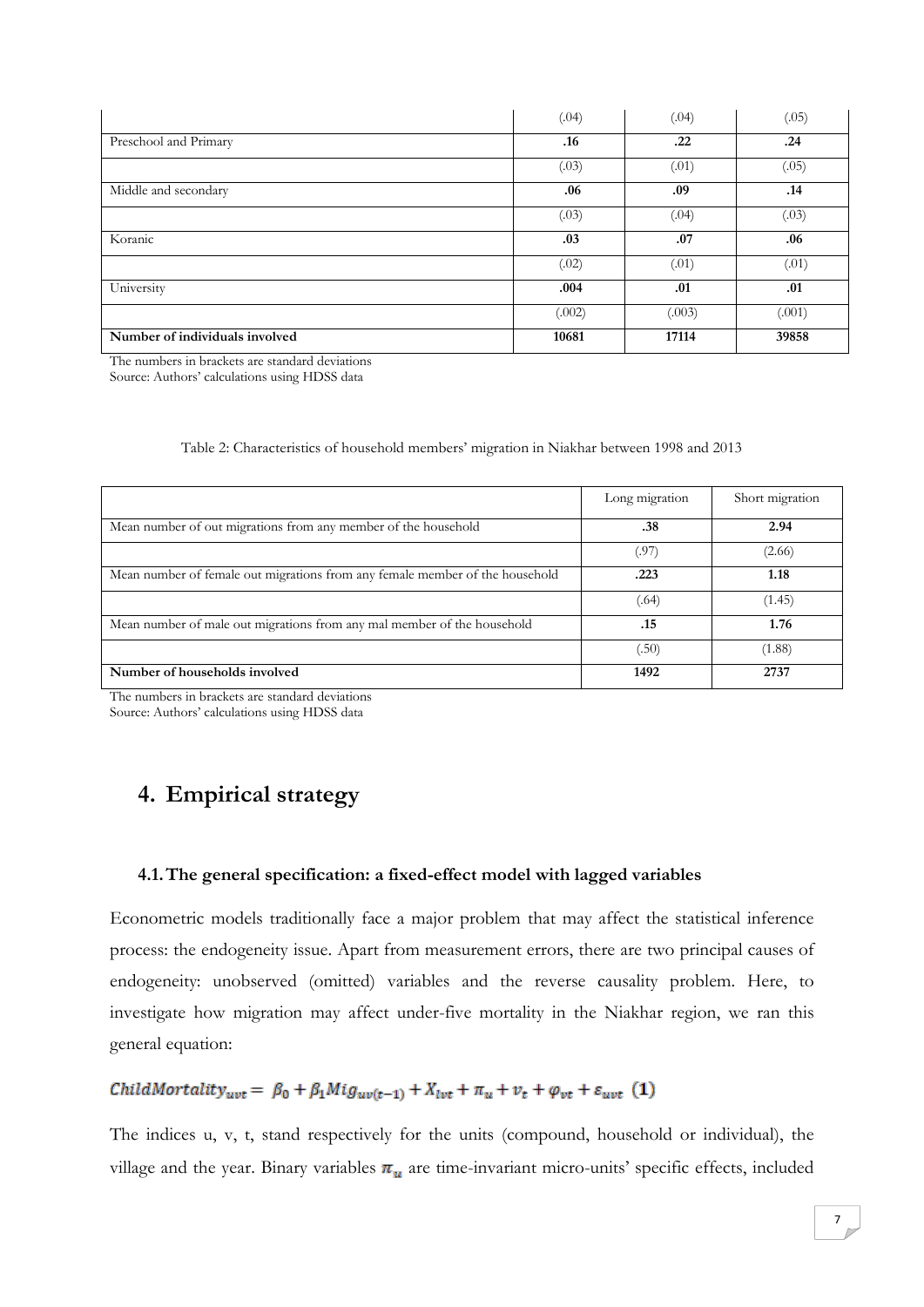to deal with the omitted variables issue; they control for the unobserved heterogeneity plausibly existing among the micro-decisional units (compounds or households) who are involved in the two main events under investigation: migration and under-five mortality. Indeed, the literature emphasizes the role of socioeconomic variables while studying infant mortality. Thanks to this fixed-effect design, we can control for all (time-invariant) inter-unit heterogeneity, studying only the variations that can be attributed to distinctive (past) families' migration patterns. In general, fixed-effect designs allow overcoming the problem of unobserved heterogeneity (Hsiao, 2014). In the same vein, we have  $v_t$ , time-specific effects common to all the micro-units, for any plausible unobserved shock occurring at a given point of time. In particular, they can account for unobservable factors that may influence the downward trend in under-five mortality observed in SSA. Finally, we have  $\varphi_{vt}$ , time-variant village-specific effects which include unobservable factors at the village level that could change with years, such as climate variations, the main determinant of household wealth in the region (Lalou et al., 2015) which is unobserved in our case.

To avoid the reverse causality problem, we used lagged migration variables in place of contemporaneous ones. Migration at *t-1* may influence child mortality risk at year *t*, but the opposite is not possible here. Using lagged migration variables also allows us to control the potential multicollinearity that may exist between the primary independent variable and the control variables measured at year *t*.

#### **4.2.Other details on the regression methods**

To focus specifically on the questions addressed in this paper, we ran the following equations using a linear probability model (Caudill, 1988).

The indices *i, m, h,*  $c_{-h}$ , *v, t* stand respectively for the child, the mother, the household, the compound household *h* belongs to*,* the village and the year.

Equation 2 investigates the link between under-five mortality and migrations at the compound level.

ChildMortality<sub>cvt</sub> =  $\beta_0 + \beta_1 M i g_{cv(t-1)} + X_{cvt} + \pi_c + v_t + \varphi_{vt} + \varepsilon_{cvt}$  (2)

Equation 3 investigates the link between under-five mortality and migrations at the household level.

$$
ChildMortality_{hvt} = \beta_0 + \beta_1 Mig_{hv(t-1)} + Z_{hvt} + \pi_h + v_t + \varphi_{vt} + \varepsilon_{hvt} \tag{3}
$$

In equation 4, in addition to migrations at the compound level, we add an interaction term between migration at the compound level and migration at the household level. The objective is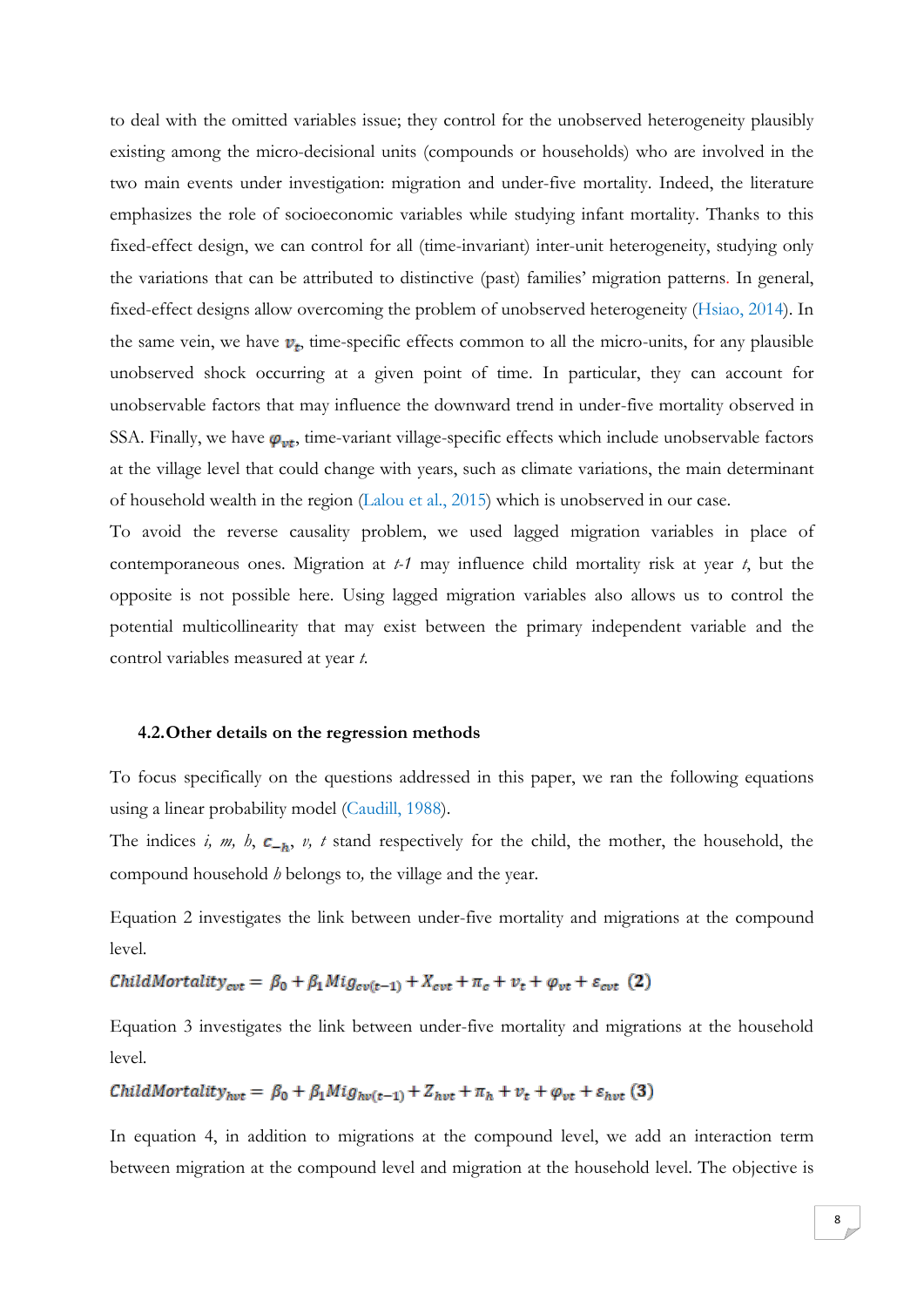to bring to light all possible crossover effects between the migrations of the household and those of its compound.

#### $ChildMortality_{n+r}$

$$
= \beta_0 + \beta_1 M i g_{hv(t-1)} + \beta_1 M i g_{c-h} v(t-1) + \beta_3 M i g_{hv(t-1)} \times M i g_{c-h} v(t-1) + Z_{hvt} + \pi_h + v_t + \varphi_{vt} + \varepsilon_{hvt}
$$
\n(4)

The last equation (5) focuses on mothers' migration decisions at the individual level. It investigates how a mother's short-term migration affects her child survival. Besides, it allows to estimate to what extent this effect is depending on the age of the child. We focus on mothers' short migrations here because mothers are reported to rarely leave their children for a long period.

### $ChildDeath_{imhvt}$

$$
= \beta_0 + \beta_1 ShortMig_{mhv(t-1)} + \beta_3 Age_{imhvt} \times ShortMig_{mhv(t-1)} + Z_{hvt} + \pi_m
$$
  
+  $v_t + \varphi_{vt} + \varepsilon_{imhvt}$  (5)

As the dependent variables are discrete-time variables (see section 4.3.1), the model could have been estimated using a logistic or probit regression. A linear probability model allows us to cluster our error terms in equations 2, 3, 4 and 5,  $\varepsilon_{\text{cut}}$ ,  $\varepsilon_{\text{hvt}}$ , and  $\varepsilon_{\text{imhvt}}$ , respectively by compound and household, to take into account the fact that observations may be related within compounds or households. However, we propose –tables 9 and 10 in the appendix- some variants of the model using Logit regression, Poisson regression, and Survival analysis regression methods rather than the linear probability approach.<sup>5</sup>

#### **4.3.The variables**

1

#### **4.3.1. Dependent variables**

In equation 2, the dependent variable, *ChildMortality<sub>cut</sub>*, represents a dummy variable coded 1 if there is at least one child aged between 0 and 5 who dies in compound *c* in village *v* in year *t*. It is the same in equations 3 with **ChildMortality**<sub>hvt</sub>, but at the household level. As previously stated, we focus our analysis on households with at least one child aged 0 to 5 during the period of study.

<sup>5</sup> Contrary to survival analysis model, the linear probability model is replicable at all levels of analysis (the individual level, the household level, and the compound level)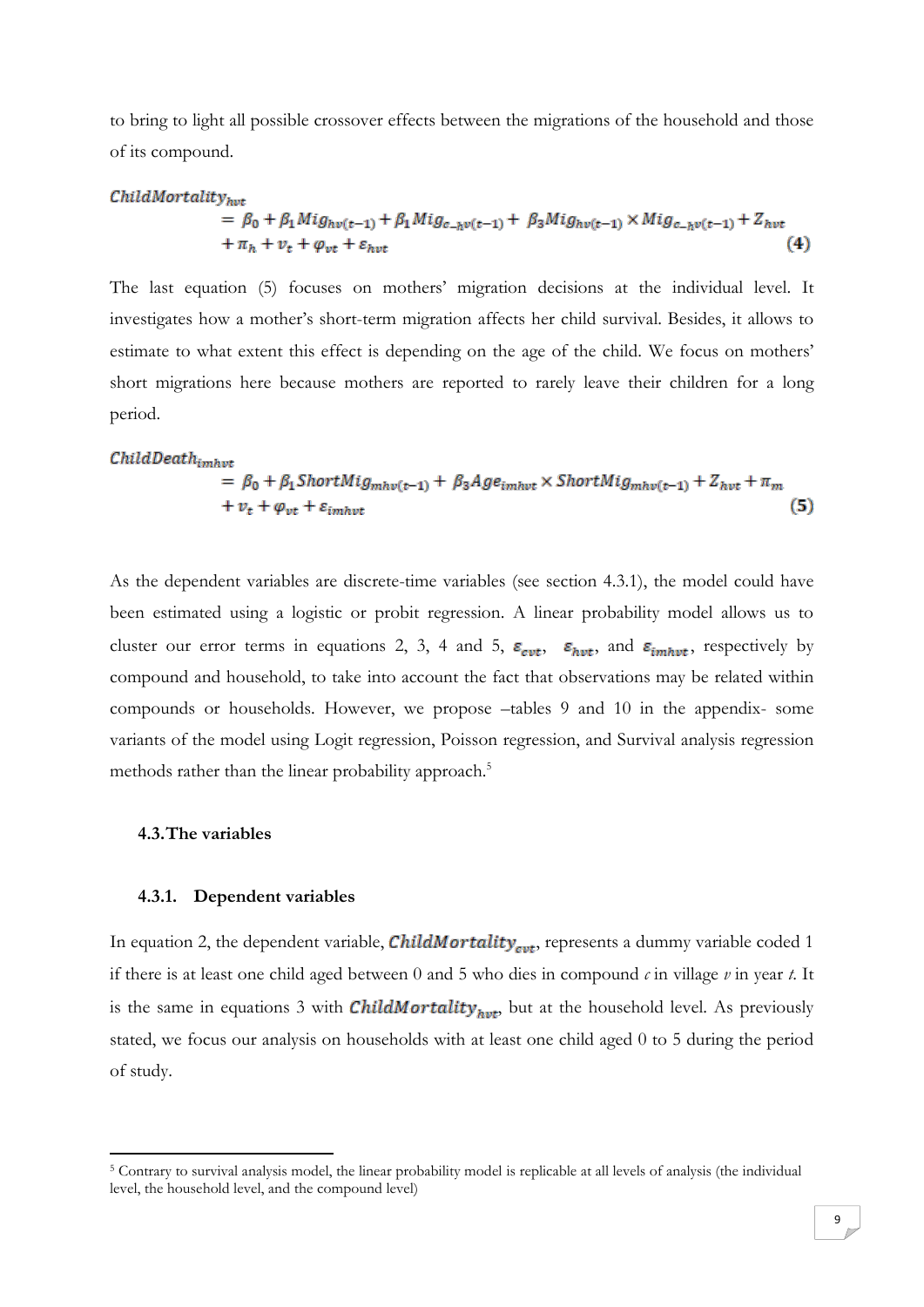In equation 5, the dependent variable, **ChildDeath**<sub>imhvt</sub>, is a dummy variable that takes 1 if child *i*, aged between 0 and 5, of mother m living in household *h* in village *v*, dies at year *t* and 0 otherwise.

#### **4.3.2. Primary independent variables**

The primary independent variable in our equations is migration. In equations 2 and 3, we include two migration variables:  $Mig_{cv(t-1)}$  the total number of migrations (long- or short-term) by individuals living in compound  $\epsilon$  in year *t-1*, and  $Mig_{hv(t-1)}$ , the total number of migrations by individuals from household *h* in year *t-1*. In equation 4, in addition to  $Mig_{hv(t-1)}$ , we include the total number of migrations by individuals from neighboring households belonging to the same compound as household *h*,  $Mig_{c-b\nu(t-1)}$ .

In equation 5, the primary independent variable, **ShortMig**<sub>mhv</sub>( $_{t-1}$ ), is the total number of short migrations by the mother of child *i* living in household *h* in year *t-1*.

#### 4.3.3. **Control variables**

1

In equations 2, 3 and 4, we control for the number of children at risk aged 0 to 4, the number of children aged 5 to 12, the number of working age women and men, the number of old men and old women (60+). Information on the kinship within the household is updated each year. If there is any change, it will be captured with an update in the household demography and the household migration. Indeed, the household age structure is important as every age-class has a specific role to play in the domestic production function of the household (e.g. young girls and boys in the household could help take care of their siblings, while adults could help in day to day work). These demographic characteristics at household and compound levels are respectively represented in our equations by time-varying matrices  $X_{\text{cut}}$  and  $Z_{hvt}$ 

In equation 5, in addition to demographic characteristics at the household level, we include the number of siblings of child *i* of mother *m* in the household<sup>6</sup>. Moreover, we control by age of child *i* in year *t*,  $Age_{imhwt}$ , to investigate the impact of the mother's short-term migration on her child's mortality risk for each age group. Other unobservable factors could also influence child mortality at the household or individual level; however, thanks to the fixed-effect design, a lot of time-invariant characteristics of the households are already included as controls in our models.

<sup>6</sup> Note that the number of children aged 0 to 5 years in the household is deducted from the number of siblings of child *i*.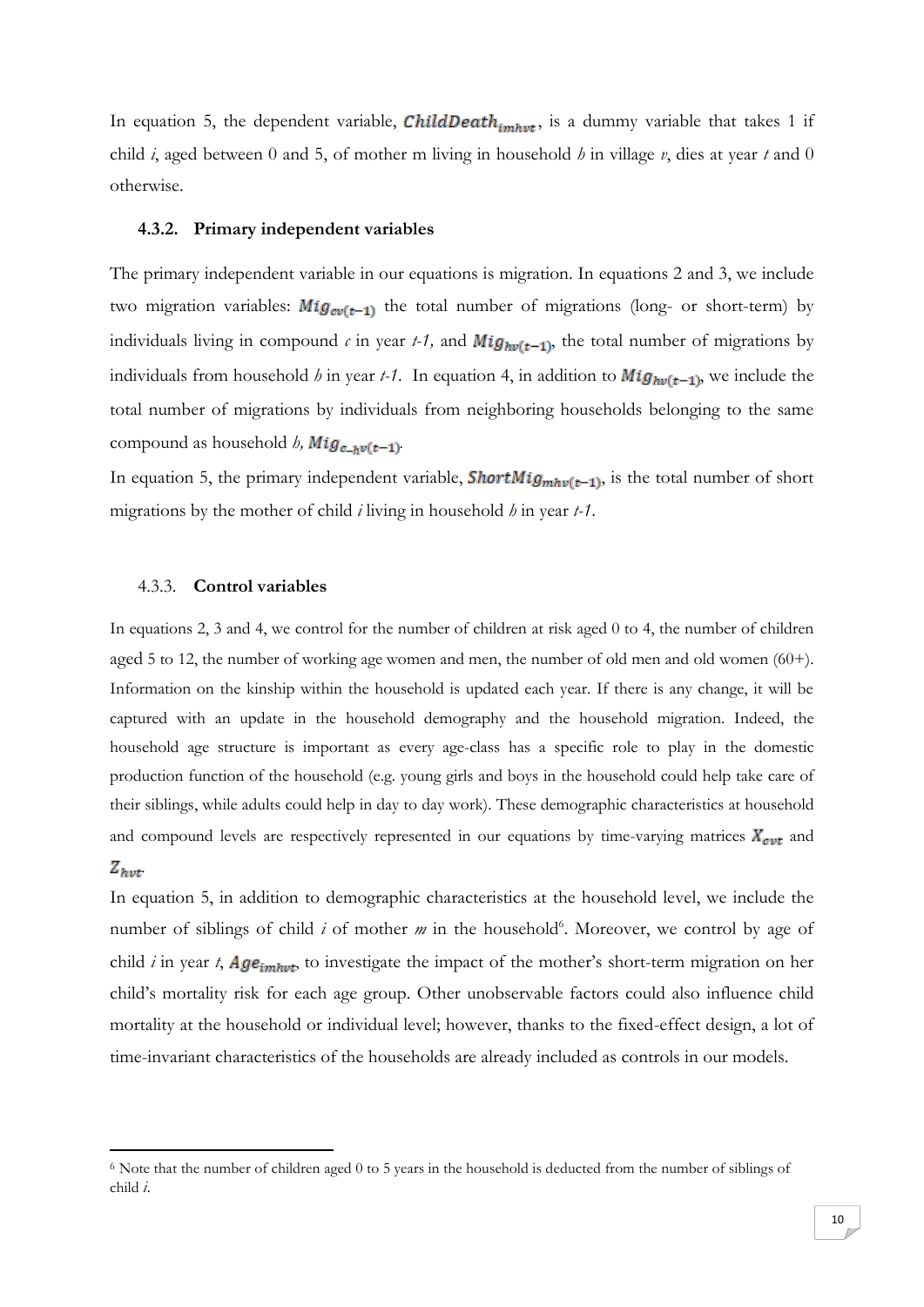# **5. Results**

#### **5.1. Effects of compound and household level migration on child survival**

The first question addressed in this paper is whether both long-term and short-term migration influence under-five mortality in rural areas.

Table 3 gives the estimations from equations 2 and 3, where we included short-term and longterm migrations both at the compound level and at the household level. Columns 1 and 2 show a negative and significant correlation between child mortality and short-term migrations, observed at the compound level and at the household-level. Estimates for long-term migrations (which are rare, table 2) are non-significant at the household level and positive at the compound level<sup>7</sup>. We, therefore, focus on short-term migration, distinguishing male and female migrations to capture the gender-specific effect of migration.

|                                      | Compound level | Household level |
|--------------------------------------|----------------|-----------------|
| Mean value of the dependent variable | 0.081          | 0.045           |
| Number of migrations                 |                |                 |
| Short migration                      | $-0.004***$    | $-0.003***$     |
|                                      | (.001)         | (.000)          |
| Long migration                       | $0.009***$     | 0.001           |
|                                      | (.002)         | (.002)          |
| Household demography                 | Yes            | Yes             |
| Compound   household fixed effects   | Yes            | Yes             |
| Year fixed effects                   | Yes            | Yes             |
| Year $\times$ Village fixed effects  | Yes            | Yes             |
| Observations                         | 33949          | 43055           |
| Number of groups                     | 2295           | 3512            |

Table 3: Migrations (long & short terms) and child mortality, in the compound or the household, 1998-2013

The numbers in brackets are robust standard errors

 $*$  p < 0.10,  $*$  $*$ p < 0.05,  $*$  $*$  $*$ p < 0.01

**.** 

Interpretation for mean value of the dependent variable: 8.1% of the compound have at least a household with a death child and 4,5% of the household have at least a death child.

Source: Authors' calculations using HDSS data

Table 4 gives the estimations from equation 3, focusing on short-term migrations of active household members and distinguishing between genders. Column 1 shows estimations for the

<sup>&</sup>lt;sup>7</sup> These positive values seem to show that extended absences are not beneficial for the wellbeing of the child, at least at the compound level. However, these events are so rare (extreme), that they could simply reveal the extreme fragility of the unit. Also, regression results using other specifications (section 4.2) --in Appendix-- show no significant association between long-term migrations and child mortality.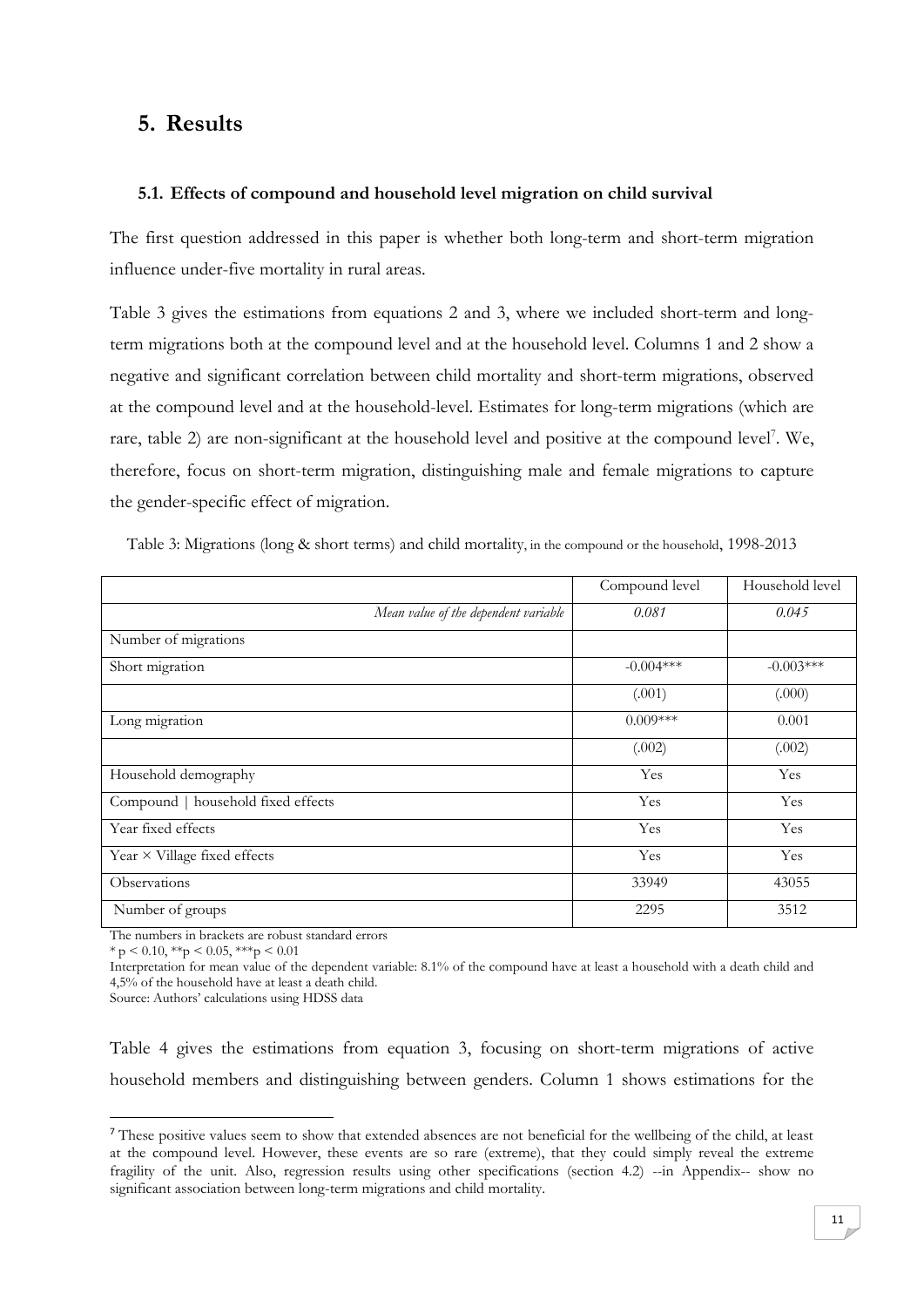whole sample, with a negative and significant correlation at the household level between active male/female short migrations and child mortality. In column 2, the correlation concerns households living in compounds with at least 2 households and the same results are observed. For the sake of completeness, we also cover households belonging to a compound of size one (column  $3)$ <sup>8</sup>, where the correlation between migrations and child mortality loses its significance. Thus, the significant correlation observed in the whole sample between short-term migrations and child mortality is likely driven by households belonging to compounds composed of more than one household. While the non-significance of the correlation for single-household compounds could be due to a problem of statistical power<sup>9</sup> (column 3), the results shown in table 4 may highlight the importance of neighboring families' support within the same compound. To test this hypothesis, we focused on households in compounds of size two or more and included migrations at the compound level in the regressions estimated at the household level, to detect potential externalities between the families of the compound (Table 5).

Table 4: Household members' short-term migrations and child mortality in the household, 1998-2013 (Linear Probability Model)

|                                       |              | 2 households |                |
|---------------------------------------|--------------|--------------|----------------|
|                                       | Whole        | or more in   | 1 household in |
|                                       | sample       | the          | the compound   |
|                                       |              | compound     |                |
|                                       | $\mathbf{1}$ | 2            | 3              |
| mean value of the dependent variable  | 0.045        | 0.047        | 0.044          |
| Number of migrations, household level |              |              |                |
| Working age women's migration         | $-0.003**$   | $-0.003*$    | $-0.003$       |
|                                       | (.001)       | (.001)       | (.002)         |
| Working age men's migration           | $-0.002**$   | $-0.003**$   | $-0.001$       |
|                                       | (.001)       | (.001)       | (.002)         |
| Household demography                  | yes          | yes          | yes            |
| household fixed effects               | Yes          | Yes          | Yes            |
| Year fixed effects                    | Yes          | Yes          | Yes            |
| Year × Village fixed effects          | Yes          | Yes          | Yes            |
| Observations                          | 42622        | 25074        | 17548          |

<sup>8</sup> These types of households constitute a compound in themselves, because of their size (a large number of family member in the household)

1

<sup>9</sup> Focusing on households that belong to concessions of size one considerably reduces sample size and therefore could affect estimates. However, the "single household compounds" are also particular and these particularities could explain *per se* the loss of significance. For example, the fact that they are unique in the concession means that they cannot benefit from the help of neighboring households to look after their children, which indeed could create heterogeneous effects of migration on child survival.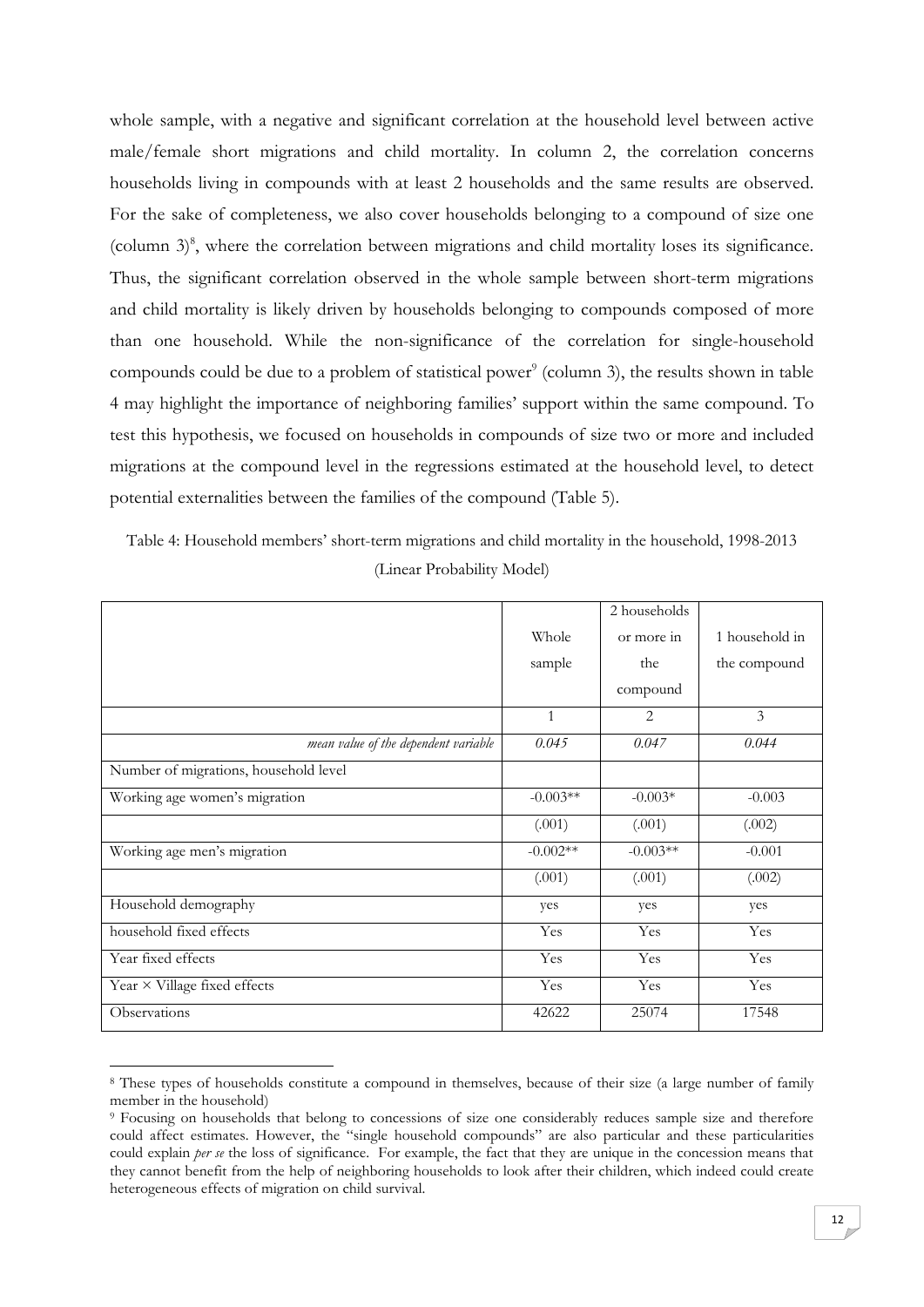| -<br>m <sup>2</sup><br>Groups      |  |  |  |  |  | 2.542<br>$\sim$ $\sim$<br>3312 |  | 2027<br>$\Delta$ UJ |  | 100 |  |
|------------------------------------|--|--|--|--|--|--------------------------------|--|---------------------|--|-----|--|
| <b><i><u>ALCOHOL: 2006</u></i></b> |  |  |  |  |  |                                |  |                     |  | --  |  |

\*The loss in the number of groups are due to the use of unbalanced panel, that can be observe also in the subsamples. To ensure consistency in subgroups, one should look at the number of observations. Note also that the maximum number of groups is 3664 The numbers in brackets are robust standard errors.

 $* p < 0.10, **p < 0.05, **p < 0.01$ 

1

Interpretation for mean value of the dependent variable: 4.5% of the household have at least a death child. Source: Authors' calculations using HDSS data

Table 5 presents estimations from equation 4, revealing possible "crossover effects" between household- and compound-level migration events (externalities between households from the same compound). Column 2 replicates column 1 but distinguishes migrations by gender. Column 1 of the table shows a negative and significant correlation between household-level and compound-level short-term migrations and child mortality. In column 2, we observe a significant and negative correlation at household level between active men's and women's short-term migrations and child mortality. Note that the coefficient of active female short-term migrations is higher than that of active males. Besides, the correlation between child mortality in the household and short-term migrations occurring in neighboring households in the compound is also significant, as shown in column  $1<sup>10</sup>$  (We obtain the same conclusions while computing sensitive test using a Logit and Poisson regression models, table 10 in appendices).

Columns 3 and 4 give estimations when splitting the population respectively into "poor" and "rich" households, separated into two groups according to a list of assets owned (or not) by households, such as radios, cooking fuel, phone, fridge, television, bicycle, motorcycle or  $car^{11}$ . We observe a significant and negative correlation between men's and women's short-term migrations and child morality in column  $(3 - "poor")$  contrary to what we observe in column  $(4 -$ "rich"). Besides, the coefficient of compound short-term migrations is significant and negative for both groups. To sum up, the beneficial results of migration –observed at the household level– seems then to be driven by the poorest households of our sample.

Table 5: Short migrations in the household and the compound and child mortality in the household within compounds of size two or more, 1998-2013 (Linear Probability Model)

|                                       | All $(1)$   | All $(2)$  | Poor $(3)$   | Rich(4)  |
|---------------------------------------|-------------|------------|--------------|----------|
| Mean value of the dependent variable  | 0.047       | 0.047      | .044         | .052     |
| Number of migrations, household level |             |            |              |          |
| Short migration                       | $-0.004***$ |            |              |          |
|                                       | (.001)      |            |              |          |
| Working age women's migration         |             | $-0.005**$ | $-0.008$ *** | $-0.002$ |

<sup>&</sup>lt;sup>10</sup> However, the positive and significant coefficient of the interaction term between household short-term migrations and compound short-term migrations indicates that both migrations occurring at the same time (household and compound) have a weaker *aggregate* effect than the addition of their two *separate* effects.

<sup>&</sup>lt;sup>11</sup> The consumer assets poverty index was built using the methodology describe by Anderson (2014).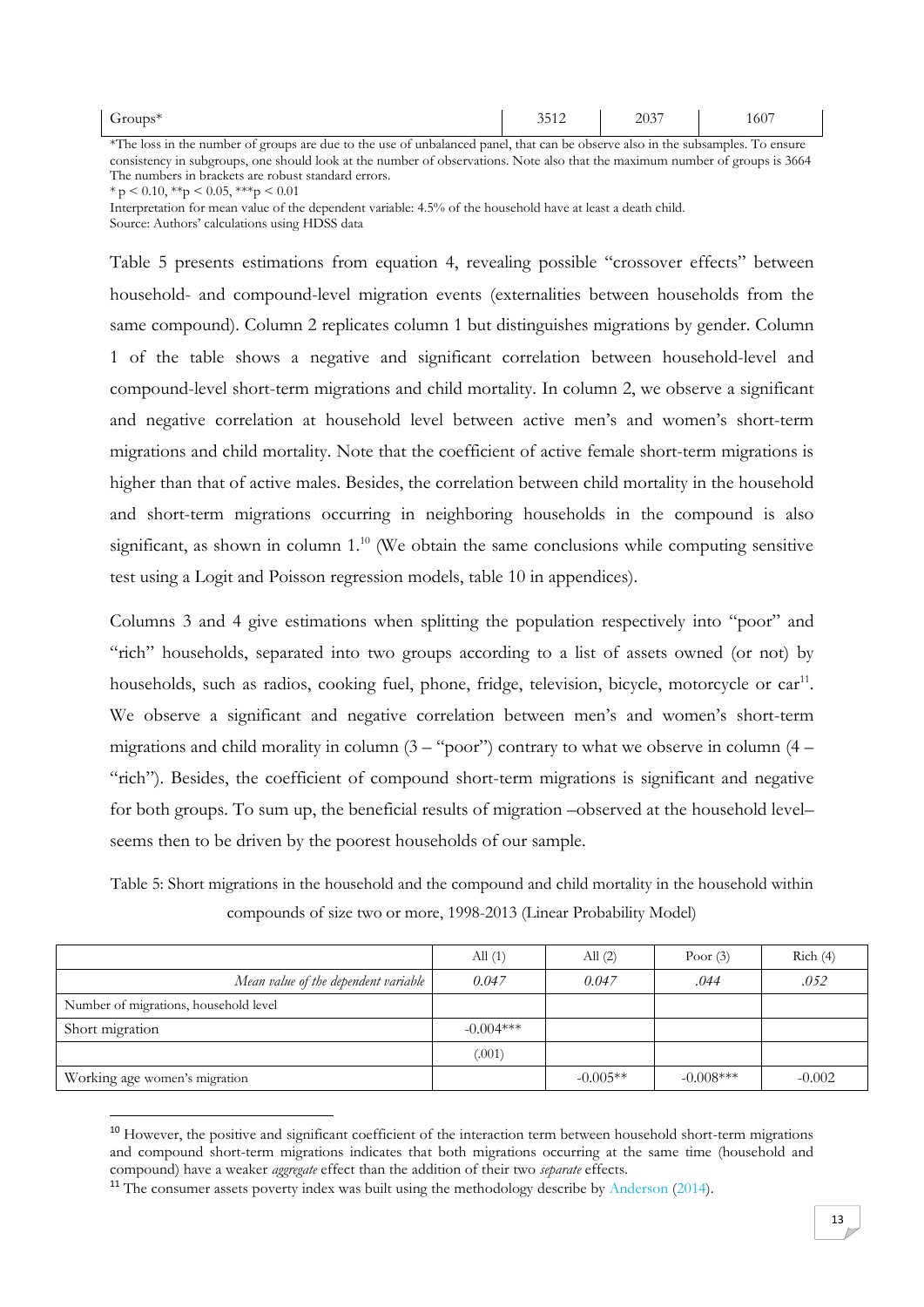|                                                          |             | (.002)      | (.003)       | (.003)     |
|----------------------------------------------------------|-------------|-------------|--------------|------------|
| Working age men's migration                              |             | $-0.003*$   | $-0.005**$   | $-0.001$   |
|                                                          |             | (.0012)     | (.002)       | (.003)     |
| Number of migrations, compound level                     |             |             |              |            |
| Short migration                                          | $-0.002***$ | $-0.002***$ | $-0.002$ *** | $-0.002**$ |
|                                                          | (.001)      | (.001)      | (.001)       | (.001)     |
| Interaction, Household × compound                        |             |             |              |            |
| Household short migration × compound short migration     | $0.001***$  |             |              |            |
|                                                          | (.000)      |             |              |            |
| Working age Women's Migration × compound short migration |             | $0.001**$   | 0.001        | $0.001**$  |
|                                                          |             | (.000)      | (.000)       | (.000)     |
| Working age Men's migration × compound short migration   |             | 0.000       | $0.001**$    | $-0.000$   |
|                                                          |             | (.000)      | (.000)       | (.000)     |
| Household demography                                     | Yes         | Yes         | Yes          | Yes        |
| Household fixed effects                                  | Yes         | Yes         | Yes          | Yes        |
| Year fixed effects                                       | Yes         | Yes         | Yes          | Yes        |
| Year × Village fixed effects                             | Yes         | Yes         | Yes          | Yes        |
| Observations                                             | 25074       | 25074       | 16199        | 8875       |
| Households involved                                      | 2037        | 2037        | 1388         | 649        |

The numbers in brackets are robust standard errors.

 $* p < 0.10, **p < 0.05, **p < 0.1$ 

**.** 

Interpretation for mean value of the dependent variable: 4,7% of compound with 2 or more households have at least a household with death child. (col. 1 and 2).

Source: Authors' calculations using HDSS data

### **5.2. Effect of maternal migration on child survival**

The last table (Table 5) shows a stronger correlation for working-age female short migrations than for short migrations by working-age males, implying the importance of female migrations, particularly for women of reproductive age, in reducing child mortality. This raises another question: *what if it is the mother that migrates*? In this section, we select mothers from our main sample of working age migrants, and we focus on how their short-term migrations may impact their own children's mortality. To do so, we apply equation 5, which uses information on the parental link between members of a household.

Table 6 gives estimations from equation 5, with and without interaction between a mother's migration and the age of her children<sup>12</sup>. In column 1, we present full results. We observe a negative and non-significant correlation between a mother's migration and her children's

<sup>&</sup>lt;sup>12</sup> We have included information on relatives' short migrations (column 4, table 6) and controls unobservables such as maternity clinics using village×times fixed effects.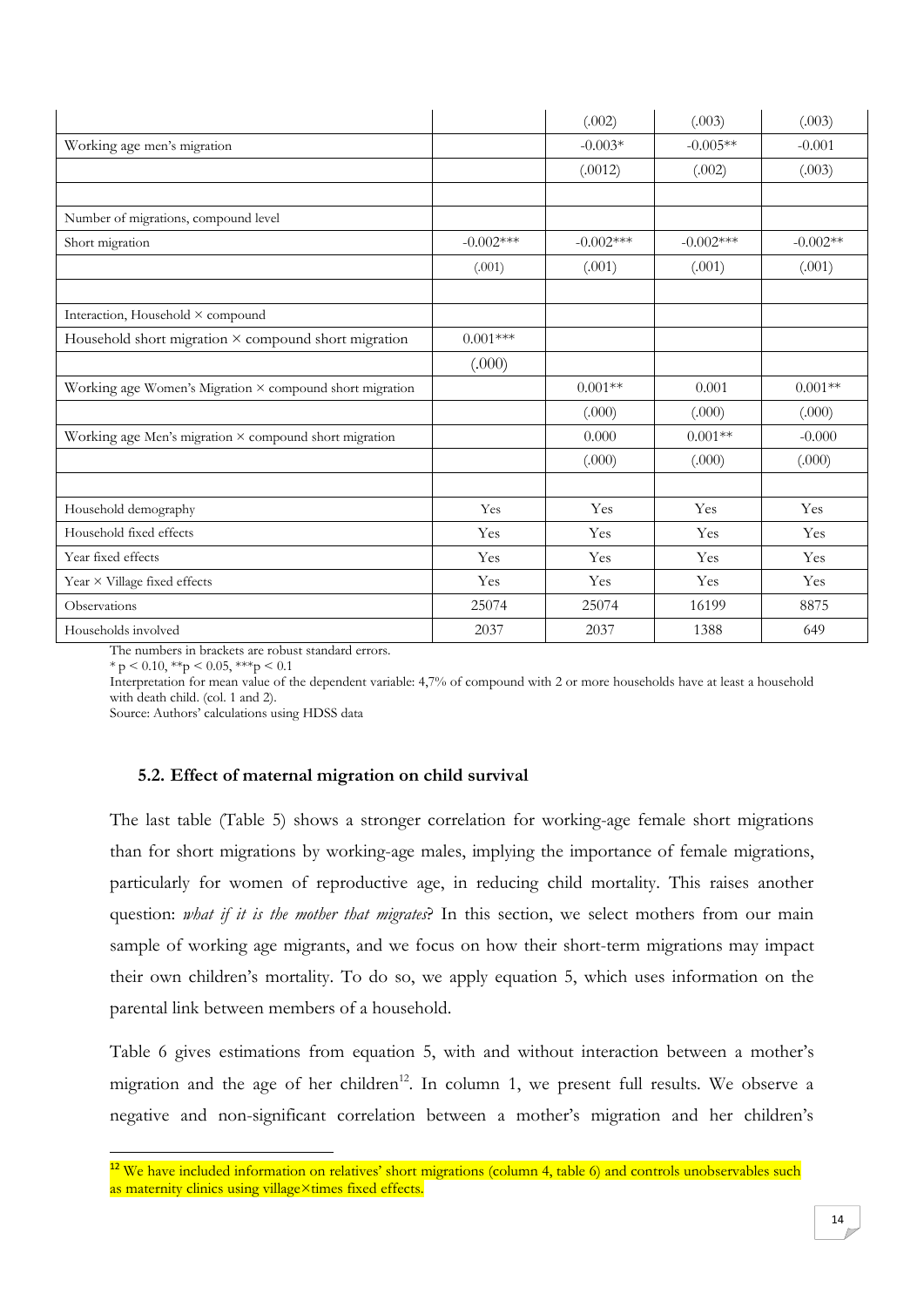mortality when we do not stratify the analysis for the age of the children. The correlation becomes significant when controlling for the age of the child and the number of migrations at the household level and compound level (columns 2-4). However, this correlation is affected differently according to the age of the child. To more clearly highlight the difference, we computed the marginal effect for each child age group (table 7).

Table 6: Effect of mother's short migration on own child's mortality in the household (Linear Probability

|                                                                | $\mathbf{1}$ | $\overline{2}$ | 3          | $\overline{4}$ |
|----------------------------------------------------------------|--------------|----------------|------------|----------------|
| Mean value of the dependent variable                           | 0.023        | 0.023          | 0.023      | 0.023          |
|                                                                |              |                |            |                |
| Mother's short migration                                       | $-0.000$     | $-0.004***$    | $-0.004**$ | $-0.004***$    |
|                                                                | (.001)       | (.001)         | (.001)     | (0.001)        |
| Mother's short migration $\times$ Child's age (Ref 0-year-old) |              |                |            |                |
| 1 year old                                                     |              | $0.007***$     | $0.006***$ | $0.008***$     |
|                                                                |              | (.002)         | (.002)     | (0.002)        |
| 2 years old                                                    |              | $0.007***$     | $0.006***$ | $0.006***$     |
|                                                                |              | (.002)         | (.002)     | (0.002)        |
| 3 years old                                                    |              | $0.005**$      | $0.003*$   | $0.004**$      |
|                                                                |              | (.002)         | (.002)     | (0.002)        |
| 4 years old                                                    |              | $0.004*$       | 0.001      | 0.000          |
|                                                                |              | (.002)         | (.002)     | (0.001)        |
| Household migrations × Mother short migration                  |              |                |            | $0.001**$      |
|                                                                |              |                |            | (0.000)        |
| Compound short migration × Mother short migration              |              |                |            | $-0.000*$      |
|                                                                |              |                |            | (0.000)        |
| Household demography                                           | Yes          | Yes            | Yes        | Yes            |
| Individual fixed effects                                       | Yes          | Yes            | Yes        | Yes            |
| year fixed effects                                             | Yes          | Yes            | Yes        | Yes            |
| Village $\times$ year fixed effects                            | No           | No             | Yes        | Yes            |
| Observations                                                   | 123144       | 123144         | 123144     | 123144         |
| Number of children                                             | 30749        | 30749          | 30749      | 30749          |
| Number of mothers involved                                     | 4620         | 4620           | 4620       | 4620           |

Model)

The numbers in brackets are robust standard errors

 $* p < 0.10, **p < 0.05, **p < 0.1$ 

Interpretation for mean value of the dependent variable: 2.3% of child death in compound with 2 or more households.

Source: Authors' calculations using HDSS data

Table 7 presents the marginal effect of the link between mother's short-term migration and her children's mortality for different child ages under the empirical strategies used in columns 2, 3 and 4 of table 6. We still observe a negative and significant correlation between a mother's shortterm migrations and her child's mortality for a child aged 0 or 4, together with a positive and significant correlation between a mother's short-term migrations and her child's mortality for a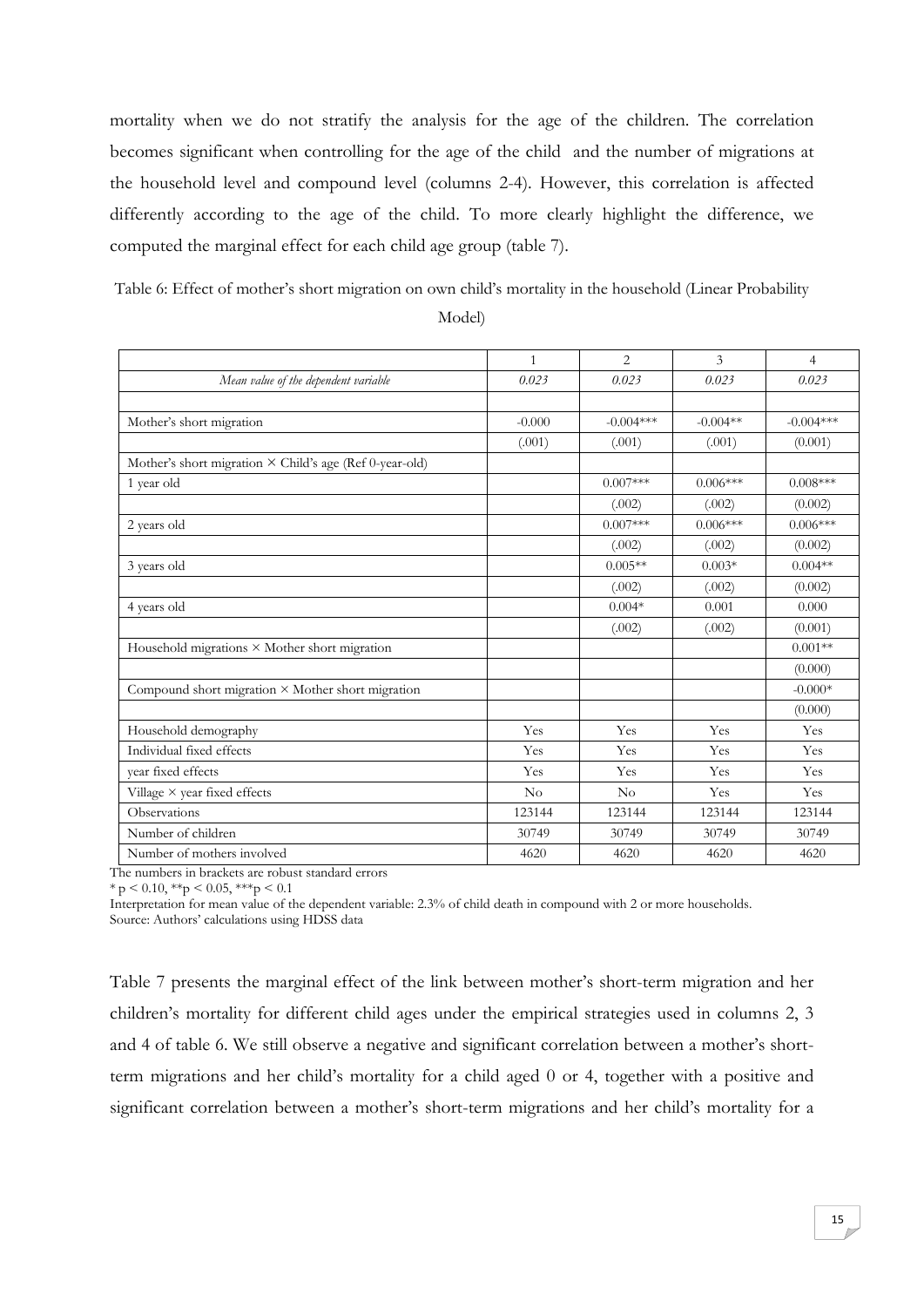child aged 1 or  $2^{13}$ . As we are using lagged variables for migration, this situation can be interpreted as follows: on average, *ceteris paribus*, a mother's migration during her pregnancy appears to increase her child's chances of survival over the first 12 months of his life. However, if the mother migrates when her child is 0-year-old (respectively 1 year old), this appears to increase the future mortality risk of her child at age 1 (respectively  $2)^{14}$ .

Table 7: Marginal effects of mother's short migration on own child's mortality by child age in the household

|               | Model 2          |       | Model 3          |       | Model 4          |       |  |
|---------------|------------------|-------|------------------|-------|------------------|-------|--|
| Child's age   | Marginal effects | P > z | Marginal effects | P > z | Marginal effects | P > z |  |
|               |                  |       |                  |       |                  |       |  |
| $0$ -year-old | $-.004$ ***      | 0.000 | $-.003***$       | 0.008 | $-.004***$       | 0.004 |  |
| 1 year old    | $.003**$         | 0.041 | $.003**$         | 0.037 | $.004**$         | 0.019 |  |
| 2 years old   | $.003**$         | 0.014 | $.003**$         | 0.035 | $.003**$         | 0.046 |  |
| 3 years old   | .001             | 0.436 | .000             | 0.966 | .001             | 0.720 |  |
| 4 years old   | $-.001$          | 0.675 | $-.002*$         | 0.070 | $-.003***$       | 0.000 |  |

 $* p < 0.10, **p < 0.05, **p < 0.01$ 

Interpretation of the marginal effect: mother migrations at t-1 reduce the probability of child mortality by 0.004 at time t when the child is aged 0-year.

Source: Authors' calculations using HDSS data

# **6. Discussion**

1

While many studies compare child health outcomes in urban areas for migrant families with child health outcomes in rural areas for non-migrant families, others explore the relationship between migration and health outcomes of children who migrate, or children born in migrants' destinations after settlement (Brockerhoff, 1990; Brockerhoff, 1994; Hildebrandt et al., 2005; Kanaiaupuni and Donato, 1999). Our work examines short- and long-term migrations in rural areas to answer the following question: how do migrations of household members affect the mortality of children under five who remain behind? Thus, this paper contributes to the literature by assessing the potential benefits of migration for children who remain in the village. An important added-value of the study is its panel data structure; the statistical design, made of

<sup>&</sup>lt;sup>13</sup> Note that for children aged one year, they are aged one year when they are observed in year t while their mother left in year t-1 (when children were 0 to 11 months).

<sup>&</sup>lt;sup>14</sup> While considering the total number of days spend by the mother in place of the total number of out-migration, we come up with the same conclusions: An increase in the number of days spent outside the village is associated with an increase in the chance of survival over the 12 first months of the child. However, if the mother increases the number of days spend outside when her child is 0-year old, she decreases the survival chance of her child at 1 and 2 years.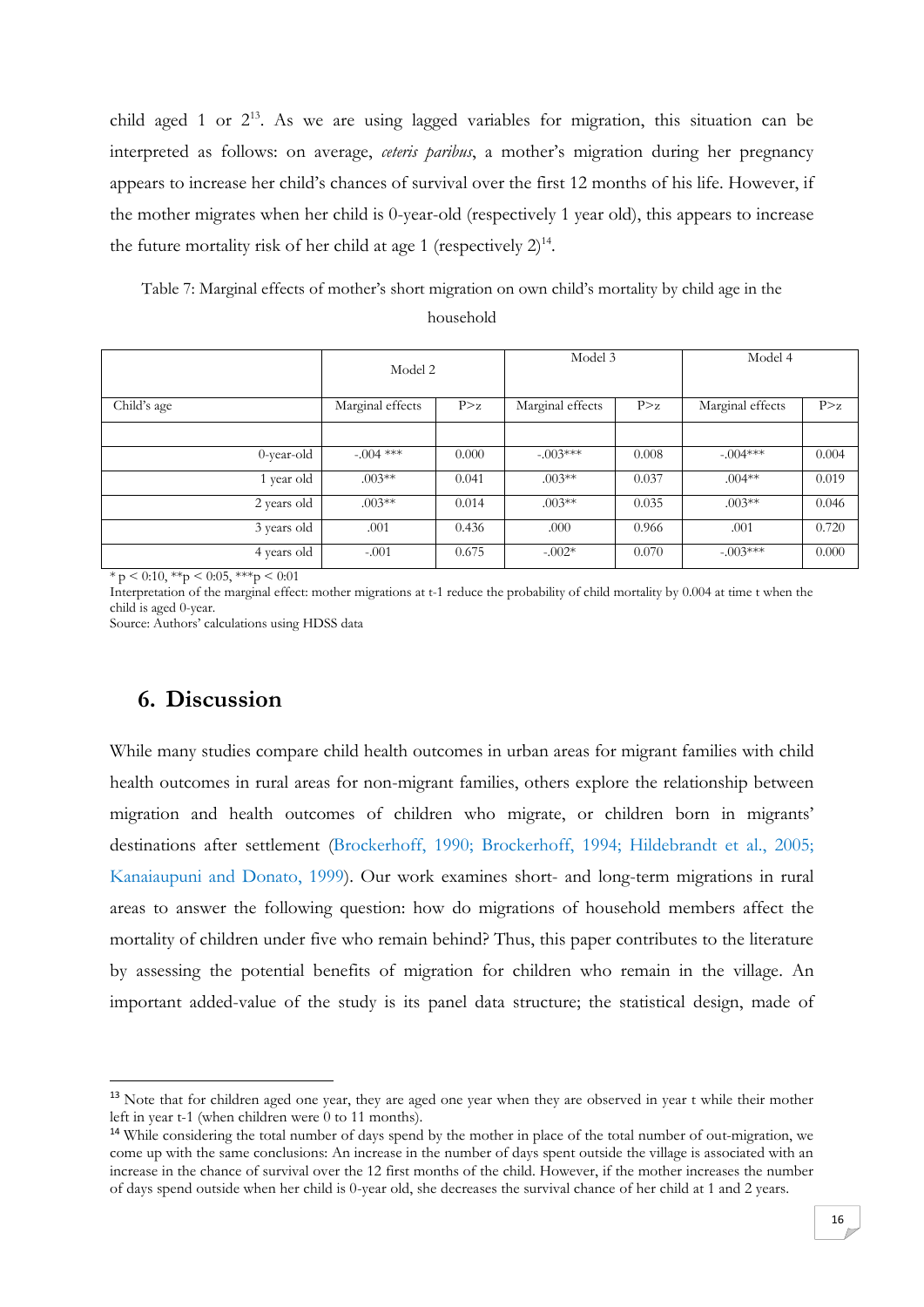systematic use of fixed-effects, allows to extract from the variations in child-health only the part that can be attributed to distinctive (past) families' migrations patterns.

The first part of our results illustrates the importance of distinguishing two types of migrations (long- and short-term) to explore links between child mortality and migration in rural areas. A strong correlation was observed between short-term migrations and child mortality. The correlation was robust across all the two micro-units used to measure it (compound and household), contrary to what was observed with the rarer long-term migrations. This may imply that short-term migration can be seen as a mechanism acting in rural villages to improve child wellbeing –at least, it seems to reduce child mortality to a significant extent. Interestingly, we also found a negative and significant correlation between child mortality in a given household and short-term migration from other households belonging to the compound (although this potential effect is mitigated when, within the household, short-term migrations also increase in parallel). This result points to crossover effects between networks of families. It is consistent with the literature on risk-sharing across rural communities, where villagers seem to be able to cope with (some of) the risks they face in their own family by sharing resources "or simply childcare" within the larger neighboring community (Fafchamps and Lund, 2003; Platteau, 1997; Baland and Platteau, 1998).

Gender may also make a difference: the relative level of the coefficient of active women's migrations compared to active men's migrations supports the hypothesis that women migrants play a more important role in child mortality reduction. This asymmetry in the observed effects seems to suggest that the benefits of migration are differently distributed in the household economy according to whether migrants are men or women. When women migrate, the benefits to children's wellbeing are more marked. This result is consistent with the literature on women's empowerment in rural societies: empowering women has been shown to contribute to improving some aspects of children's welfare (health and nutrition in particular) (Duflo, 2012; Sethuraman et al., 2006; Lépine and Strobl, 2013; Imai et al., 2014). However, when women increase their labor-market activities, there are some exceptions depending on the job-type and on the age of the children (Braumer-Otto et al., 2019).

The second part of our results concerns the mother's short-term migration and its effect on the mortality risk of her children who remain behind. A mother's migration seems to improve her children's probability of survival, but not at all child ages. We actually found that when a mother migrates during her pregnancy, her child's mortality risk is reduced during the first 12 months of life in the village. However, we found that if the mother migrates leaving her very young child (0 or 1 year old the year of migration t-1) behind, she does not succeed in decreasing that child's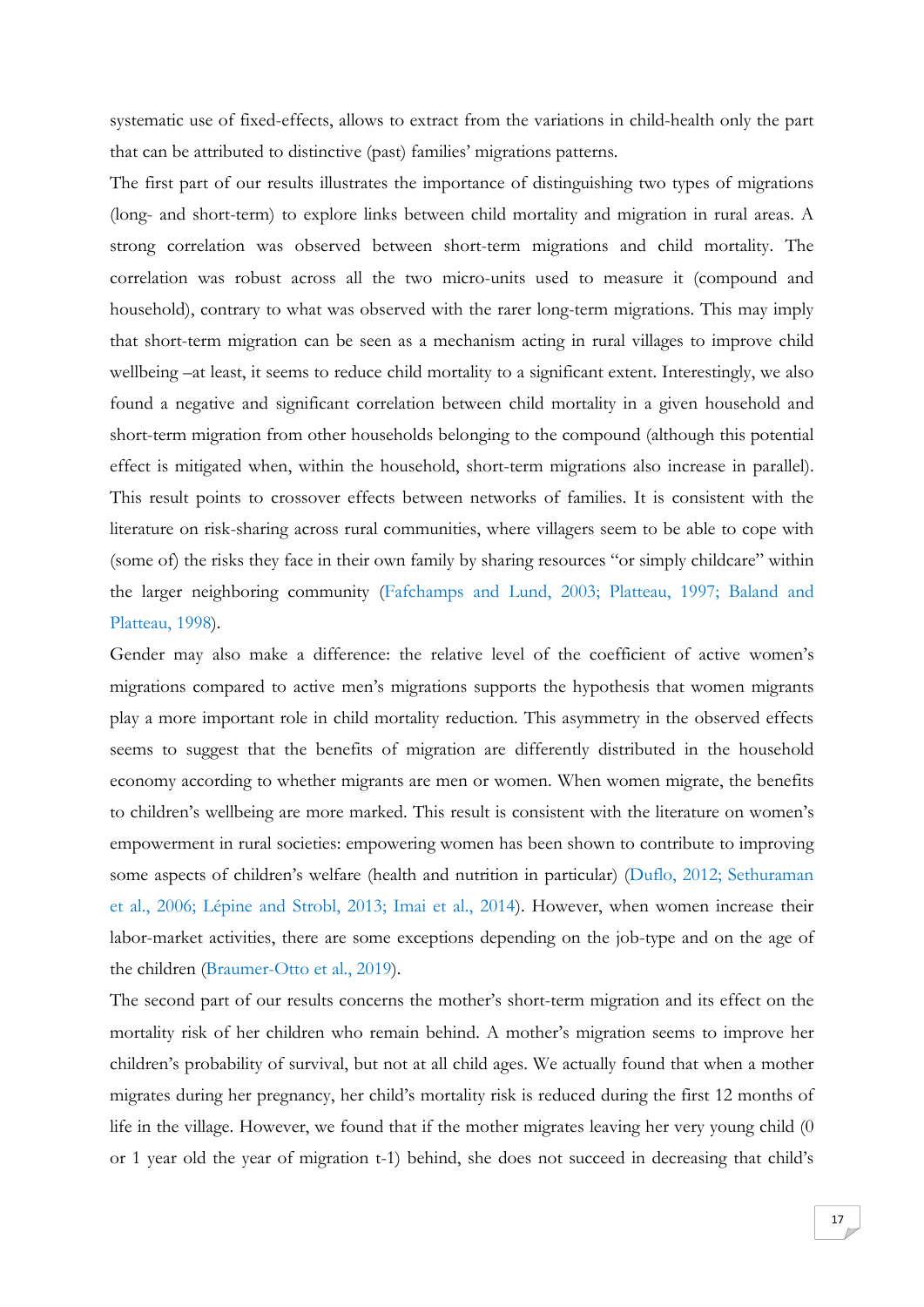mortality risk over the following year of the child's life. On the contrary, the risk tends to increase, as already shown by Yabiku et al. (2012) but without disentangling short-term vs longterm migration effects.

There are several plausible explanations for the different findings from our analyses, involving different mechanisms. In the development economics literature, the most important factor is remittances (Stark and Lucas, 1988; Lucas, 1997). Household members who migrate, particularly workers, bring back money that can be used to increase the wellbeing of all family members, and in particular, enhance young children's nutritional intakes and/or access to healthcare facilities. It is perfectly conceivable that this will lead to a reduction in child mortality in the household. The fact that there is also a positive effect on other closely connected households is not surprising either. Numerous authors, such as Fafchamps (1992), Harrower and Hoddinott (2005) and Park (2006), consider that shocks --like health problems-- are insured through risk-sharing networks and that remittances of income from labor act as contingent repayments in the event of negative shocks (Lucas and Stark, 1985; Stark and Lucas, 1988; Gertler and Gruber, 2002). Another plausible mechanism is better maternal care practices (Lindstorm and Munoz-Franco, 2006; Elo, 1992), particularly for women of procreation age. During their period of migration, working age women may learn better childcare practices, more easily accessible in urban areas which could later be beneficial to children left behind. Pregnant women may also enjoy better pregnancy monitoring and learn better post-natal childcare practices during their stay in big cities. However, the absence of the mother can also reduce the time allocated to child care, increasing psychological stress among children and change in the feeding practices (Nguyen, 2016). These are the most probable mechanisms underlying the complex relationship found in the regressions estimated on migrating mothers.

Although this study enables us to draw salient conclusions, it also has some limitations that suggest useful future research directions. First, our study does not explicitly analyze the mechanisms behind the transmission of effects from migrations to survival probabilities, such as remittances or health care practices. To do so would require regular records of the flow of remittances received by households, not covered by the Niakhar database so far. Moreover, the child's health outcome variable could be more specific. Indeed, between good health and death, there is a health continuum that needs to be analyzed. Here we used child mortality, which is an important outcome, well documented in a demographic observatory, and easy to handle in quantitative studies. However, the development economics literature indicates that the quality of children's health is an important factor for education and economic progress. A second limitation could come from the 'nature' of the econometric relation that we found: correlation does not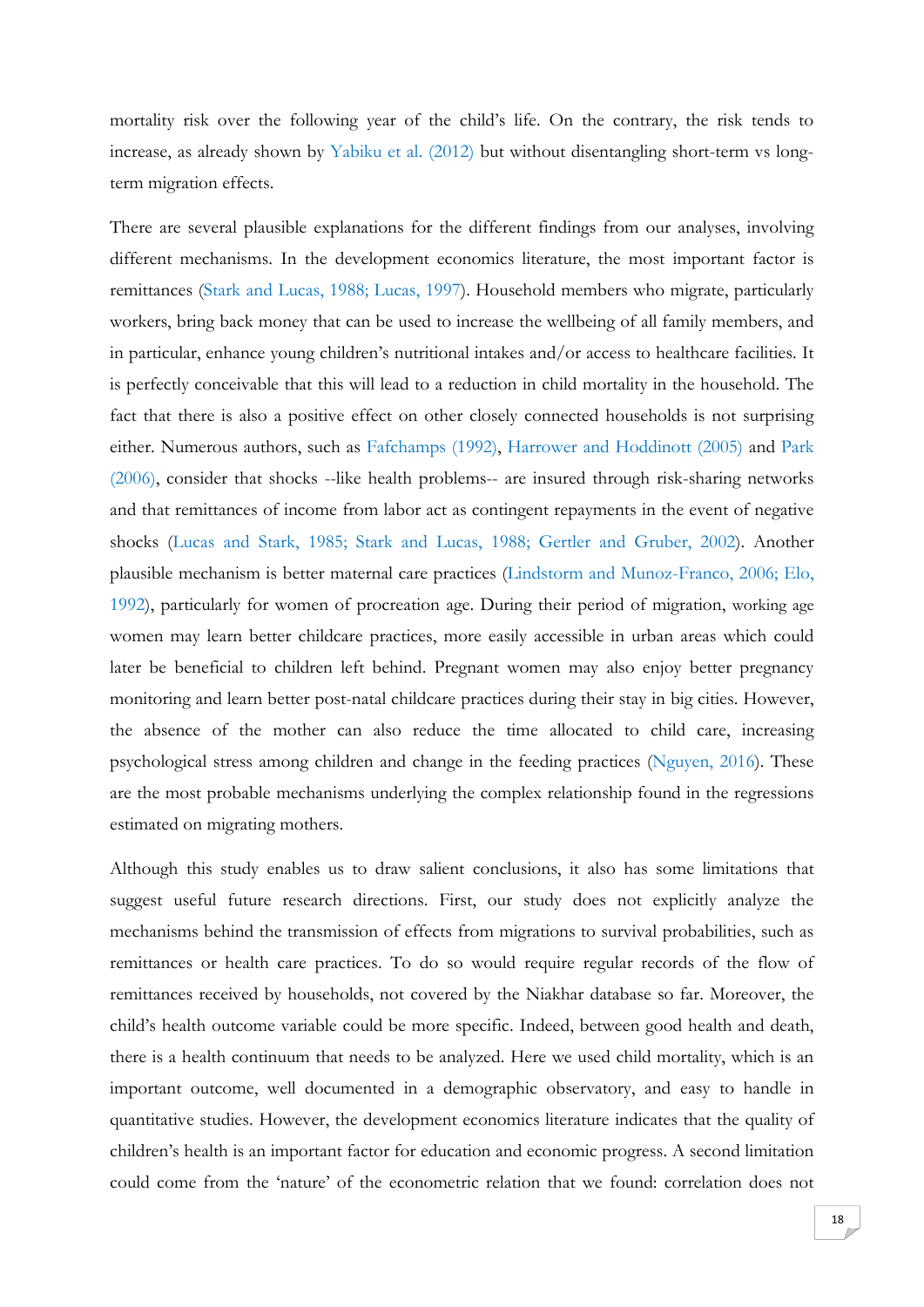imply causation. From a technical point of view, a fixed-effect model design associated with lagged variables has been used to control for endogeneity and deal with selection issues. But one may still think that child mortality at year *t* is connected to migration at year *t-1* through a preexisting bias in child's health at *t-1*. In other words, families needing more financial resources could have decided to migrate, at time t-1, *because* their child was ill, at time t-1 (reverse causality). However, as the main causes of child mortality in the region are infectious diseases (Delaunay et al., 2001)<sup>15</sup>, it lessens the risk of a reverse causality effect on migration variables. Also, in case of child illness, this is mostly the father, or a relative, who migrate to assist the mother financially; thus, our results on mother's migrations should address this selection issue.

We are planning to extend this work by incorporating the role of the father's migration and by looking at the long-run impact of migration on other child health outcomes. Also, investigating other child health outcomes, both within their own family and in more distant surroundings, would be an interesting complement to the literature on migration and child health in rural areas in Sub-Saharan African countries.

# **Appendices:**

1

## **Long-term migrations and child mortality**

Table 8 presents the estimations of equation 4 using long-term migration as the main independent variable. We observe insignificant coefficients, meaning that we do not have enough evidence to establish a correlation between long-term migration at time t-1 and child mortality at time t at the household level.

Table 8: Household and compound long migrations child mortality in the household, 1998-2013

| Dependent variable: dummy for child mortality in the household |                                      |       |       |
|----------------------------------------------------------------|--------------------------------------|-------|-------|
|                                                                | mean value of the dependent variable | 0.047 | 0.047 |
| Number of Migrations, household level                          |                                      |       |       |
|                                                                |                                      |       |       |

<sup>15</sup> Malaria or cholera are sudden and acute; thus, this limits the connection of the child's health status at time *t-1* with mortality risk in time *t*.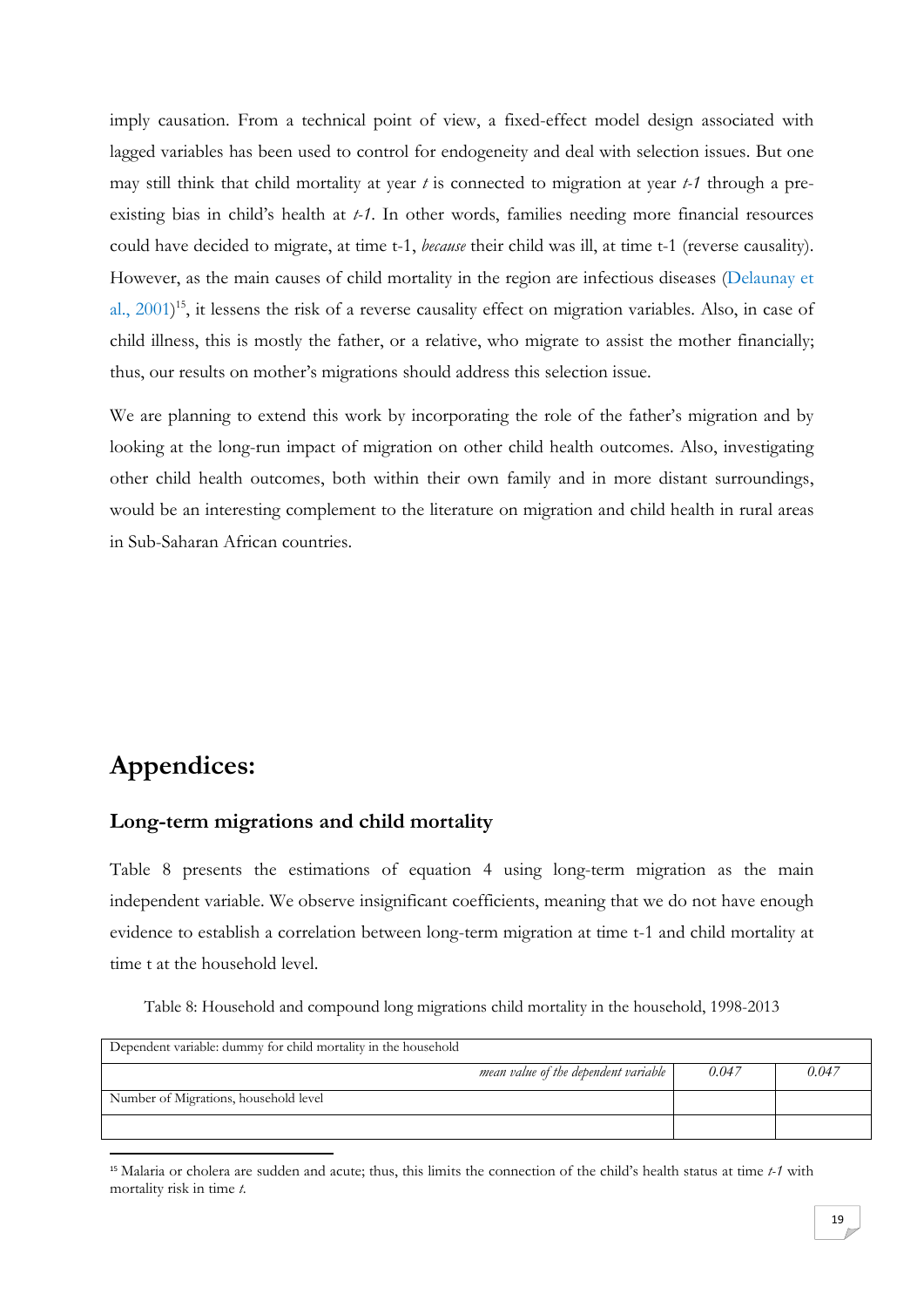| Household migrations                                 | $-0.002$ |          |
|------------------------------------------------------|----------|----------|
|                                                      | (.002)   |          |
| Working age women's migration                        |          | $-0.004$ |
|                                                      |          | (.004)   |
| Working age men's migration                          |          | 0.001    |
|                                                      |          | (0.005)  |
| Number of Migrations, compound level                 |          |          |
| Compound migrations                                  | 0.000    | 0.000    |
|                                                      | (.002)   | (.002)   |
| Interaction, Household × compound                    |          |          |
| Household migrations × Compound migrations           | 0.001    |          |
|                                                      | (.002)   |          |
| Working age women's migrations × Compound migrations |          | 0.001    |
|                                                      |          | (.002)   |
| Working age men's migrations × Compound migrations   |          | 0.001    |
|                                                      |          | (.003)   |
| Household demography                                 | Yes      | Yes      |
| Household fixed effects                              | Yes      | Yes      |
| Year fixed effects                                   | Yes      | Yes      |
| Year × Village fixed effects                         | Yes      | Yes      |
| Observations                                         | 25074    | 25074    |
| Household involved                                   | 2037     | 2037     |

The numbers in brackets are robust standard errors.

 $* p < 0.10, **p < 0.05, **p < 0.01$ 

Source: Authors' calculations using HDSS data

# **Sensitivity analysis: Logit and Poisson regression models**

**Note:** In the Logit regression, the dependent variable is a dummy for child mortality (1 if there is at least 1 under-5 mortality in the household and 0 otherwise). In the Poisson regression, the dependent variable is the number of under-5 mortality observe in the household for a specific year. Also due to convergence problems, villages×times year fixed effect was not included in the logit model. The conclusions are the same and corroborated the findings using the linear probability models in table 5.

Table 9: Link between household short-term migration and child mortality in the household

|                                       | Logit       |             | Poisson     |             |
|---------------------------------------|-------------|-------------|-------------|-------------|
|                                       |             |             |             |             |
| Number of migrations, household level |             |             |             |             |
| Household migrations                  | $-0.090***$ |             | $-0.073***$ |             |
|                                       | (.022)      |             | (.019)      |             |
| Working age women's migration         |             | $-0.132***$ |             | $-0.110***$ |
|                                       |             | (.045)      |             | (.037)      |
| Working age men's migration           |             | $-0.064**$  |             | $-0.053*$   |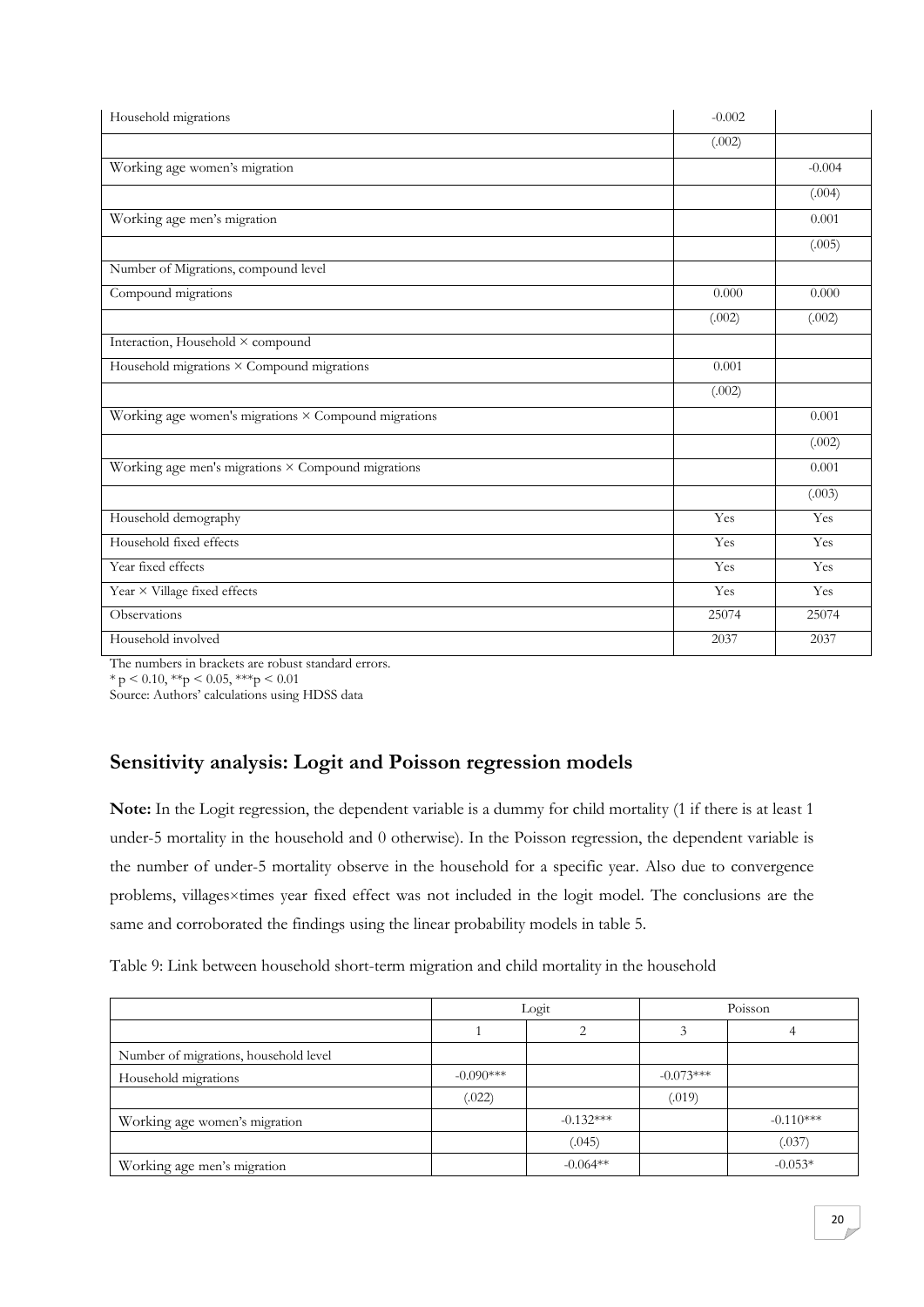|                                                              |                | (.032)      |             | (.028)      |
|--------------------------------------------------------------|----------------|-------------|-------------|-------------|
| Number of migrations, compound level                         |                |             |             |             |
| Concession migrations                                        | $-0.056***$    | $-0.056***$ | $-0.065***$ | $-0.064***$ |
|                                                              | (.0113)        | (.0112)     | (.0119)     | (.012)      |
| Interaction, household × concession                          |                |             |             |             |
| Household migrations $\times$ compound migrations            | $0.006***$     |             | $0.006***$  |             |
|                                                              | (.001)         |             | (.001)      |             |
| Working age women's migrations × compound<br>migrations      |                | $0.010***$  |             | $0.011***$  |
|                                                              |                | (.004)      |             | (.002)      |
| Working age men's migrations $\times$ compound<br>migrations |                | 0.004       |             | $0.003*$    |
|                                                              |                | (.003)      |             | (.001)      |
| Household demography                                         | Yes            | Yes         | Yes         | Yes         |
| Household fixed effects                                      | Yes            | Yes         | Yes         | Yes         |
| Years fixed effects                                          | Yes            | Yes         | Yes         | Yes         |
| Year $\times$ Village fixed effects                          | N <sub>o</sub> | No          | Yes         | Yes         |
| Error clustered                                              | $\rm No$       | $\rm No$    | Yes         | Yes         |
| Observations                                                 | 11417          | 11417       | 18979       | 18979       |
| Number of groups                                             | 785            | 785         | 476         | 476         |

The numbers in brackets are robust standard errors.

 $*$  p < 0.10,  $*$  $*$ p < 0.05,  $*$  $*$  $*$ p < 0.01

Source: Authors' calculations using HDSS data

## **Survival analysis:**

This table gives the estimates of the effect of mothers' short-term migrations on their own children's mortality, using survival analysis. The equation used for estimates here is the following:

$$
\log(h_{imt}) = \mu_{imt} + \beta ShortMig_m + \theta X_{mv}
$$

 $log(h_{int})$  is the conditional failure rate. It is the instantaneous rate at which a randomly selected child *i* of mother m known to be alive at time t-1 will die at time t. The main independent variable is **ShortMig<sub>m</sub>**, which represents the total number of short-term migrations by the mother of child *i,* one year before his incorporation in the study and just before the date of his exit.  $X_{mv}$  is the vector of other control variables.

The results show that, at 0-year, there is a significant and negative association between mothers' short-term migrations and the instantaneous probability of the child mortality event (first column), indicating that the mother's short-term migration tends to reduce child mortality. At ages 1 to 4, we observe different relationships but none of them is statistically significant.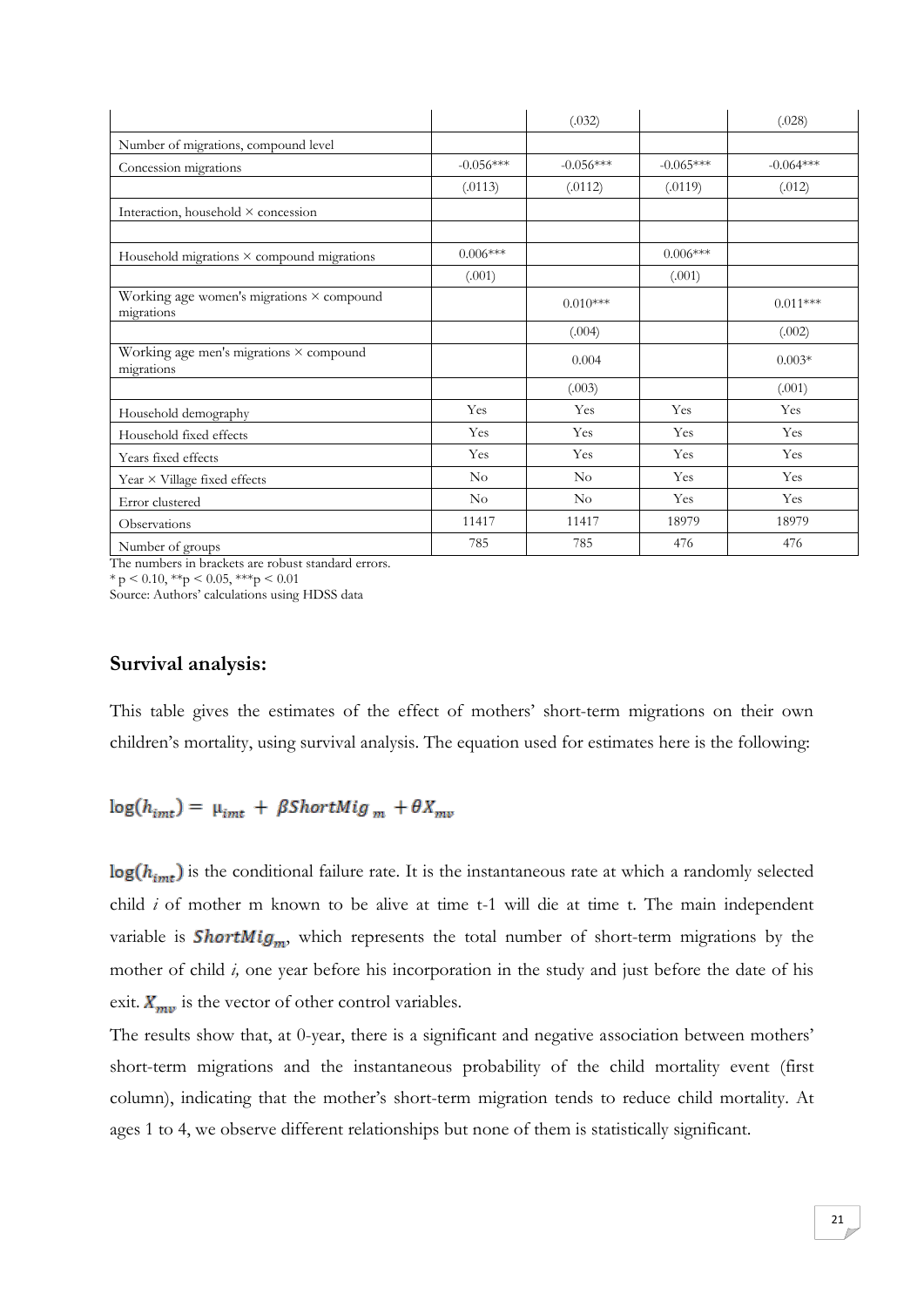| Table 10: Effects of mother's short-term migration on child mortality for each age group |  |  |
|------------------------------------------------------------------------------------------|--|--|
|                                                                                          |  |  |

| Dependent variable: Days before the death event occurs |             |        |          |        |        |
|--------------------------------------------------------|-------------|--------|----------|--------|--------|
|                                                        | 0 year      | 1 year | 2 year   | 3 year | 4 year |
|                                                        |             |        |          |        |        |
| Mother short migration                                 | $-0.487***$ | 0.030  | $-0.048$ | 0.140  | 0.174  |
|                                                        | (.126)      | (.099) | (.107)   | (.151) | (.148) |
| Household demography                                   | Yes         | Yes    | Yes      | Yes    | Yes    |
| year fixed effects                                     | Yes         | Yes    | Yes      | Yes    | Yes    |
| Village $\times$ year fixed effects                    | Yes         | Yes    | Yes      | Yes    | Yes    |
| Observations                                           | 17380       | 15404  | 14191    | 12735  | 11714  |
| Number of failures                                     | 670         | 426    | 326      | 131    | 82     |

The numbers in brackets are robust standard errors

 $* p < 0.10, ** p < 0.05, ** p < 0.01$ 

Source: Authors' calculations using HDSS data

#### **Migrations trend in Niakhar**





**Note:** Short-term migration rate is the total number of short-term migrations in person-year divided by the total number of residents in person-year.

Figure 2: Number of long-term migrations in Niakhar (source: Authors' calculations using HDSS

data)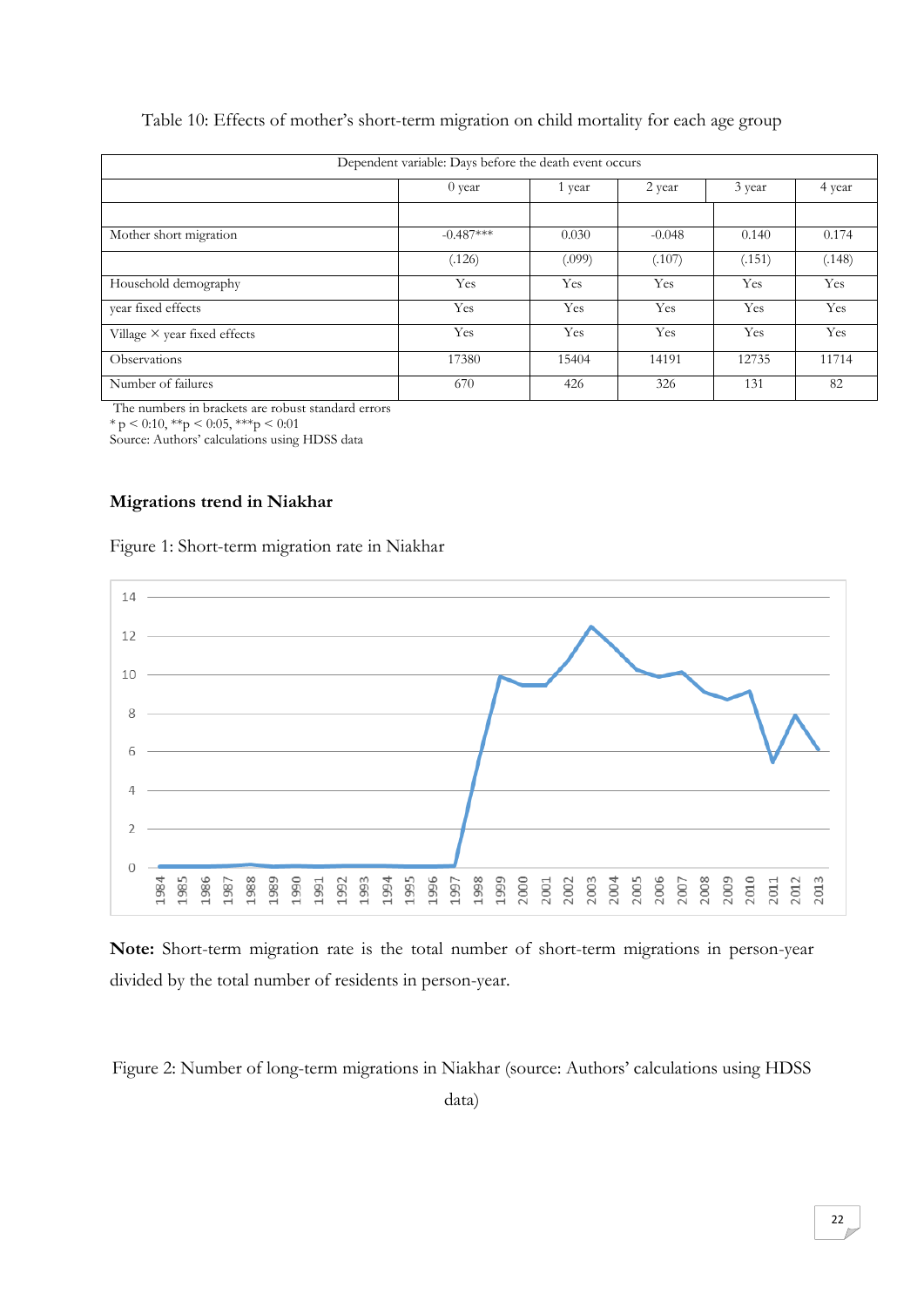

Figure 3: Under-five mortality trend by gender, Niakhar 1998-2013 ((source: Authors' calculations using HDSS data)

![](_page_23_Figure_2.jpeg)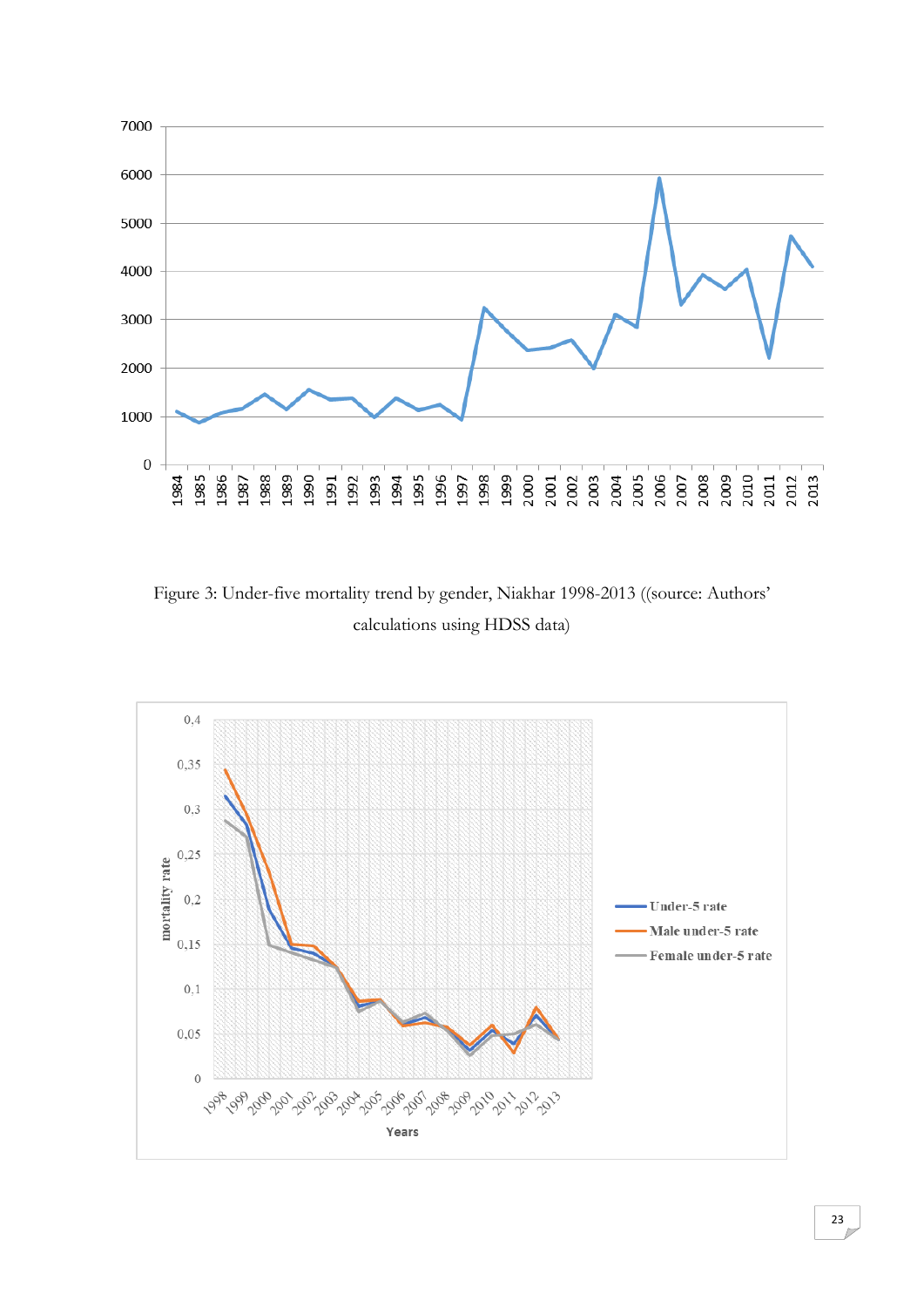# **References**

ADJAMAGBO Agnès, DELAUNAY Valérie, LÉVI Pierre, NDIAYE Ousmane, 2006, "Comment les ménages d'une zone rurale du Sénégal gèrent-ils leurs ressources ? ", Etudes rurales, pp. 71-90.

AMANKWAA Adansi, BAVON Al, NKANSAH Paul, 2003, "Rural-urban migration and its effects on infant and child mortality in Ghana", African Population Studies, 18(2), pp. 1-26.

AMOUZOU Agbessi, HILL, Kenneth, 2004. "Child mortality and socioeconomic status in sub-Saharan Africa", African Population Studies 19 (1), pp. 1-11.

ANDERSSON Lisa, 2014. "Migration, remittances and household welfare in Ethiopia", UNU-MERIT, Working Paper Series.

BALAND Jean-Marie, PLATTEAU Jean-Philippe, 1998, "Division of the commons: a partial assessment of the new institutional economics of land rights", American journal of agricultural economics, 80 (3), pp. 644-650.

BARRIOS Salvador, BERTINELLI Luisito, STROBL Eric, 2010. "Trends in rainfall and economic growth in Africa: A neglected cause of the African growth tragedy", The Review of Economics and Statistics 92 (2), pp. 350-366.

BHUTTA Zulfiqar, DARMSTADT Gary, HASAN Babar, HAWS Rachel, 2005, "Community based interventions for improving perinatal and neonatal health outcomes in developing countries: a review of the evidence", Pediatrics, 115 (2), pp. 519-617.

BÖHME Marcus, PERSIAN Ruth, STÖHR Tobias, 2015, "Alone but better off? adult child migration and health of elderly parents in Moldova", Journal of Health Economics, 39, pp. 211- 227.

BRAUNER-OTTO Sarah, BAIRD Sarah, and GHIMIRE Dirgha (2019). Maternal employment and child health in Nepal: The importance of job type and timing across the child's first five years. Social Science & Medicine 224, 94-105.

BREIEROVA Lucia, DUFLO Esther, 2004, "The impact of education on fertility and child mortality: Do fathers really matter less than mothers?", Technical report, National bureau of economic research, http://www.nber.org/papers/w10513

BROCKERFOFF Martin, 1990, "Rural-to-urban migration and child survival in Senegal", Demography, 27 (4), pp. 601-616.

BROCKERFOFF Martin, 1994, "The impact of rural-urban migration on child survival", Health transition review, 4 (2), pp. 127-149.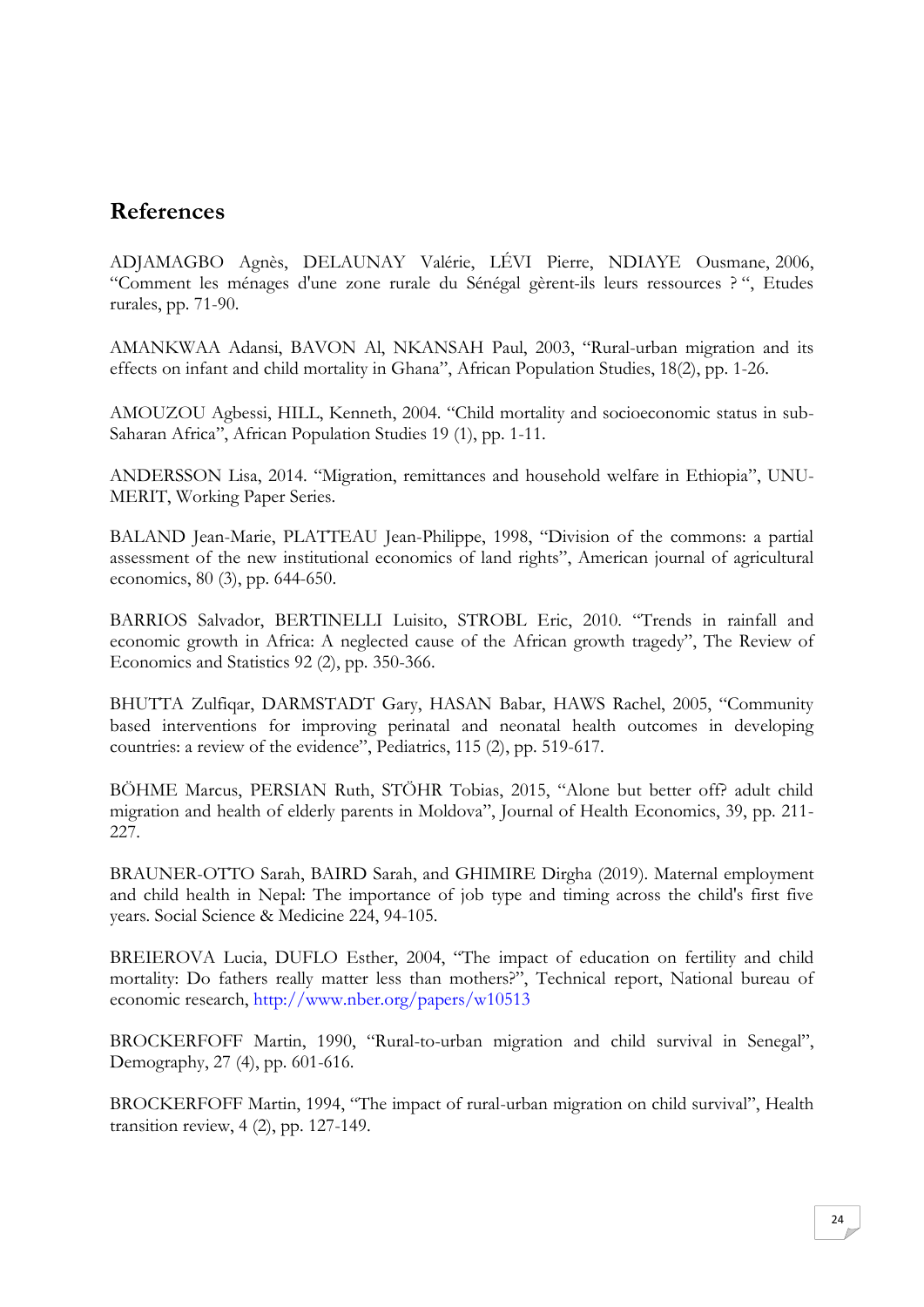BUOR Daniel, BREAM Kent, 2004, "An analysis of the determinants of maternal mortality in sub-Saharan Africa", Journal of Women's Health, 13 (8), pp. 926-938.

CAUDILL Steven, 1988, "Practitioners corner: An advantage of the linear probability model over probit or logit", Oxford Bulletin of Economics and Statistics, 50 (4), pp. 425-427.

DAVANZO Julie, LEE Donald L. P. 1983, The compatibility of child care with market and nonmarket activities: Preliminary evidence from Malaysia. Women and poverty in the Third World, 62-91.

DE BRAUW Alan, HARIGAYA Tomoko, 2007, "Seasonal migration and improving living standards in Vietnam", American Journal of Agricultural Economics, 89 (2), pp. 430-447.

DELAUNAY Valerie, 2017, "Migration", Technical report, http://www.documentation.ird.fr/ hor/fdi:010071524.

DELAUNAY Valerie, DOUILLOT Laetitia, DIALLO Aldiouma, TRAPE Jean-François, MEDIANIKOV Oleg, RAOULT Didier, SOKHNA Cheikh, 2013, "Profile: the Niakhar health and demographic surveillance system", International journal of epidemiology, 42 (4), pp. 1002- 1011.

DELAUNAY Valérie, ENGELI Emmanuelle, FRANZETTI Régine, GOLAY Guillaume, MOUILIET Aurore, SAUVAIN-DUGERDIL Claudine, 2016, "La migration temporaire des jeunes au Sénégal. Un facteur de résilience des sociétés rurales sahéliennes ?" Afrique contemporaine 259, pp. 75-94.

DELAUNAY Valérie, ETARD Jean-François, PRÉZIOSI Marie-Pierre, MARRA Adama, SIMONDON François, 2001, "Decline of infant and child mortality rates in rural Senegal over a 37-year period (1963-1999)", International Journal of Epidemiology, 30 (6), pp. 1286-1293.

DONNAY France, 2000, "Maternal survival in developing countries: what has been done, what can be achieved in the next decade", International Journal of Gynecology & Obstetrics, 70 (1), pp. 89-97.

DOUILLOT Laeticia, DELAUNAY Valérie, 2017, "Mortalité", Technical report, IRD, http://www.documentation.ird.fr/hor/fdi:010071528

DUFLO Esther, 2012, "Women empowerment and economic development", Journal of Economic Literature, 50 (4), pp. 1051-79.

ELO Irma,1992, "Utilization of maternal health-care services in Peru: the role of women's Education", Health transition review, 2 (1), pp. 49-69.

ERMISCH John, 2016, An economic analysis of the family, Princeton University Press.

FAFCHAMPS Marcel, 1992, "Solidarity networks in preindustrial societies: Rational peasants with a moral economy", Economic development and cultural change, 41 (1), pp. 147-174.

FAFCHAMPS Marcel, LUND Susan, 2003, "Risk-sharing networks in rural Philippines", Journal of development Economics 71 (2), pp. 261-287.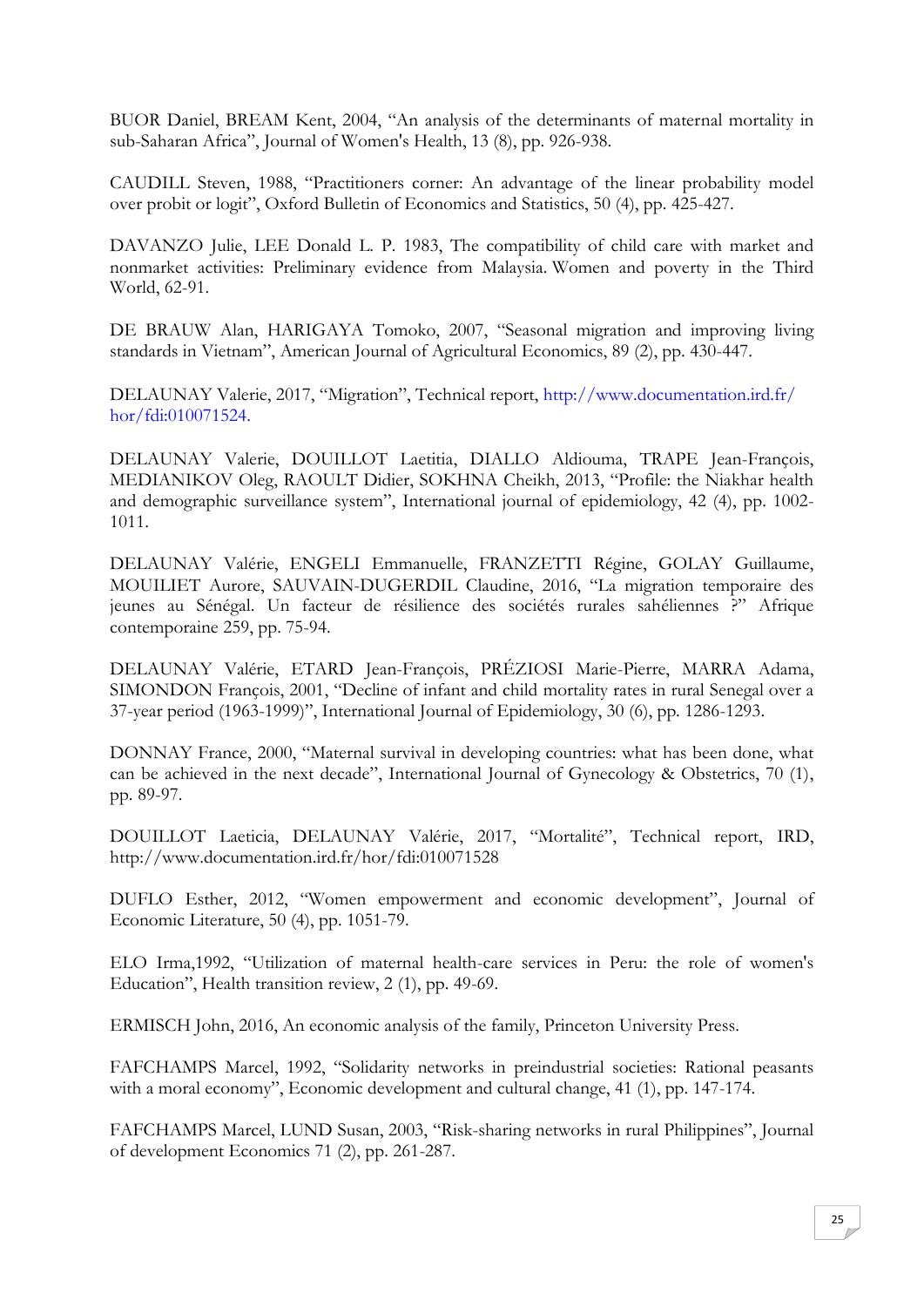FAYE Adama., LERICOLLAIS André, SISSOKHO Mouhamadou, 1999, "L'élevage en pays Sereer : du modèle d'intégration aux troupeaux sans pâturages", A Travers Champs, IRD, pp. 299-330.

GASTELLU Jean-Marc, DIOUF Mamadou, 1974, Maintenance sociale et changement économique au Sénégal : 2- Pratique du travail et rééquilibres sociaux en milieu Serer, Travaux et Documents de l'ORSTOM, pp. 13-104.

GERTLER Paul et GRUBER Jonathan, 2002, "Insuring consumption against illness", American economic review, 92 (1), pp. 51-70.

GUIGOU Brigitte, 1992, Les changements du système familial et matrimonial : les Sérères du Sine (Sénégal), Ph D thesis, Paris, EHESS.

GUILMOTO Christophe, 1998, "Institutions and migrations. short-term versus long-term moves in rural West Africa", Population Studies, 52 (1), pp. 85-103.

HARROWER Sarah, HODDINOTT John, 2005, "Consumption smoothing in the zone Lacustre, Mali", Journal of African economies 14 (4), pp. 489-519.

HILDEBRANDT Nicole, MCKENZIE David, 2005, "The effects of migration on child health in Mexico", Economia 6 (1), pp. 257-289.

HSIAO Cheng, (2014). Analysis of panel data. Number 54. Cambridge university press.

IMAI Katsuhi, ANNIM Samuel, KULKARNI Veena, GAIHA Raghav, 2014, "Women's empowerment and prevalence of stunted and underweight children in rural India", World Development, 62, pp. 88-105.

KANAIAUPUNI Shawn, DONATO Katharine, 1999, Migradollars and mortality: The effects of migration on infant survival in Mexico, Demography, 36 (3), pp. 339-353.

KANMIKI Edmund, BAWAH Ayaga, AGORINYA Isaiah, ACHANA Fabian, AWOONOR-WILLIAM John, ODURO Abraham, PHILLIPS James, AKAZILI Jame, 2014, "Socio-economic and demographic determinants of under-five mortality in rural northern Ghana", BMC international health and human rights, 14 (1), pp. 24.

KIROS Gebre-Egzbiabher, WHITE Michael, 2004, "Migration, community context, and child immunization in Ethiopia", Social Science & Medicine, 59 (12), pp. 2603-2616.

LAFAVE, Daniel and THOMAS Duncan, 2017. "Extended families and child well-being", Journal of Development Economics, 126, pp. 52-65.

LALOU Richard, DELAUNAY Valérie, 2015, Migrations saisonnières et changement climatique en milieu rural sénégalais : forme ou échec de l'adaptation ? In Les sociétés rurales face aux changements climatiques et environnementaux en Afrique de l'Ouest, Synthèses, IRD, pp. 287- 313.

LARTEY Anna, 2008, "Maternal and child nutrition in sub-Saharan Africa: challenges and Interventions", Proceedings of the Nutrition Society, 67 (1), pp. 105-108.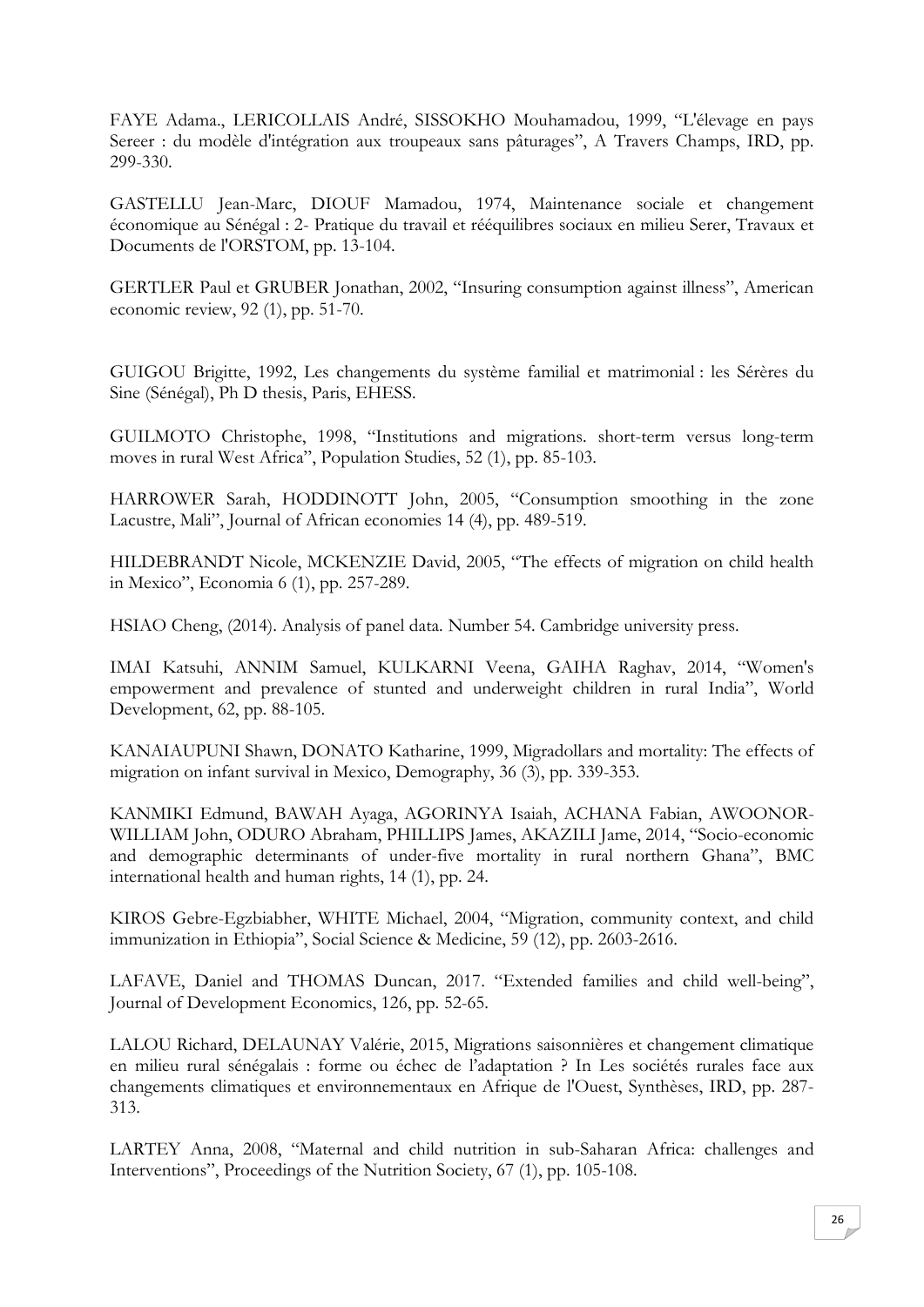LÉPINE Aurélia, STROBL Eric, 2013, "The effect of women's bargaining power on child nutrition in rural Senegal", World Development 45, pp. 17-30.

LERICOLLAIS André, 1999, Paysans Sereer : dynamiques agraires et mobilités au Sénégal, A Travers Champs, IRD.

LINDSTROM David, MUNOZ-FRANCO Elisa, 2006, "Migration and maternal health services utilization in rural Guatemala", Social Science & Medicine, 63 (3), pp. 706-721.

LUCAS Robert, 1997, "Internal migration in developing countries", Handbook of population and family economics, 1, pp. 721-798.

LUCAS, Robert, STARK Oded, 1985, "Motivations to remit: Evidence from Botswana", Journal of political Economy, 93 (5), pp. 901-918.

MARCHIORI Lucas, MAYSTADT Jean-Francois, SCHUMACHER Ingmar, 2012, "The impact of weather anomalies on migration in sub-Saharan Africa", Journal of Environmental Economics and Management, 63 (3), pp. 355-374.

MATTHEWS Zoa. CHANNON Amos, NEAL Sarah, OSRIN David, MADISE Nyovani, STONES William, 2010, "Examining the "urban advantage" in maternal health care in developing countries" PLoS medicine, 7 (9), e1000327, https://doi.org/10.1371/journal.pmed.1000327

MERTZ Ole, MBOW Cheikh, REENBERG Anette, DIOUF Awa, 2009, "Farmers' perceptions of climate change and agricultural adaptation strategies in rural Sahel", Environmental management, 43 (5), pp. 804-816.

MIRACLE Marvin, MIRACLE Diane, COHEN Laurie, 1980, "Informal savings mobilization in Africa", Economic development and cultural change, 28 (4), pp. 701-724.

NGUYEN Cuong Viet 2016, Does parental migration really benefit left-behind children? Comparative evidence from Ethiopia, India, Peru and Vietnam. Social Science & Medicine, 153, 230-239.

OBERAI Amarjit, SINGH Harsharan, 1980, "Migration, remittances and rural development: Findings of a case study in the Indian Punjab", International Labor review, 119, pp. 229.

PISON Gilles., TRAPE Jean-François, LEFEBVRE Monique, ENEL Catherine, 1993, "Rapid decline in child mortality in a rural area of Senegal", International journal of epidemiology, 22 (1), pp. 72-80.

PITT Mark, SIGLE Wendy, 1998, Seasonality, weather shocks and the timing of births and child mortality in Senegal, Brown University, Population Studies and Training Center Providence, RI.

PLATTEAU Jean-Philippe, 1997, "Mutual insurance as an elusive concept in traditional rural communities", The Journal of Development Studies, 33 (6), pp. 764-796.

RUEL Marie, LEVIN Carol, ARMAR-KLEMESU Margaret, MAXWELL Daniel, MORRIS Saul, 1999, "Good care practices can mitigate the negative effects of poverty and low maternal